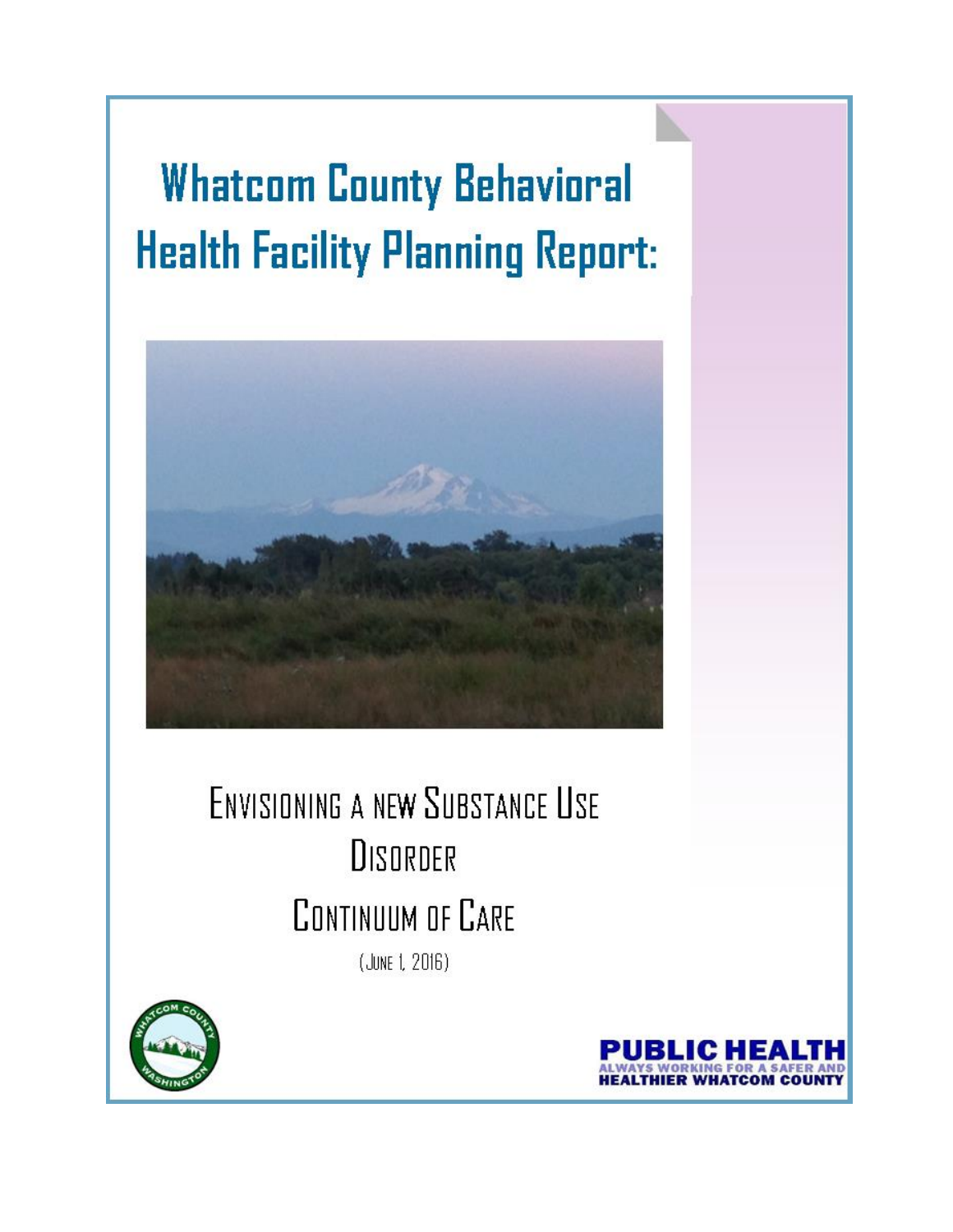## **Executive Summary**

This report was created for the purpose of informing the North Sound Behavioral Health Organization (BHO) of the existing and future behavioral health service needs in Whatcom County. The particular focus of this report is on treatment facilities. In June of 2018, in-patient and residential Substance Use Disorder (SUD) treatment beds currently located in Sedro Woolley will need to be relocated throughout the region. The facility's lease will terminate at that time. Whatcom County has engaged in an assessment process to determine local needs for these services, in conjunction with regional planning with our four county partners (Island, San Juan, Snohomish and Skagit) and the North Sound BHO.

Recent needs assessments and stakeholder meeting recommendations are a component of the report. The report facilitates a further understanding of the current needs in both substance use disorder treatment and mental health treatment services comprising the behavioral health continuum of care in the county. Many of the needs assessments and stakeholder conclusions resulted in similar findings.

A summary of the findings includes gaps in the county's triage facility capacity and the level of service in both the detox unit and the mental health crisis stabilization unit. Additional findings include the need for local substance use disorder residential treatment facilities and an expansion of medication assisted treatment with physicians willing to prescribe. Finally, identified needs for ongoing recovery support services in the community are outlined including, but not limited to the following,

- recovery house treatment,
- outpatient program capacity,
- staff monitored housing for residents in recovery, and
- an increased quantity of well-trained behavioral health professionals.

More specifically, recommendations of the Crisis Triage center include two 16-bed units joined in one building off a common foyer and intake space, but separately licensed to effectively establish a *Recovery Stabilization Facility.* One unit should be certified as a voluntary *Crisis Triage Program* to receive persons in mental health crisis and another should be an *Addiction Stabilization Center* that is licensed for acute substance use withdrawal. This Center will also serve as a site to initiate medication assisted treatment, and ensure linkages to community providers for ongoing services. The addition of a potential nearby residential treatment program and the development of a *Recovery House* level of care, affirm the possibility of a *Recovery Campus* with patient care ranging from medically monitored detox through outpatient care and into full long term recovery.

We look forward to working with our regional partners to build a comprehensive system of treatment and recovery support services.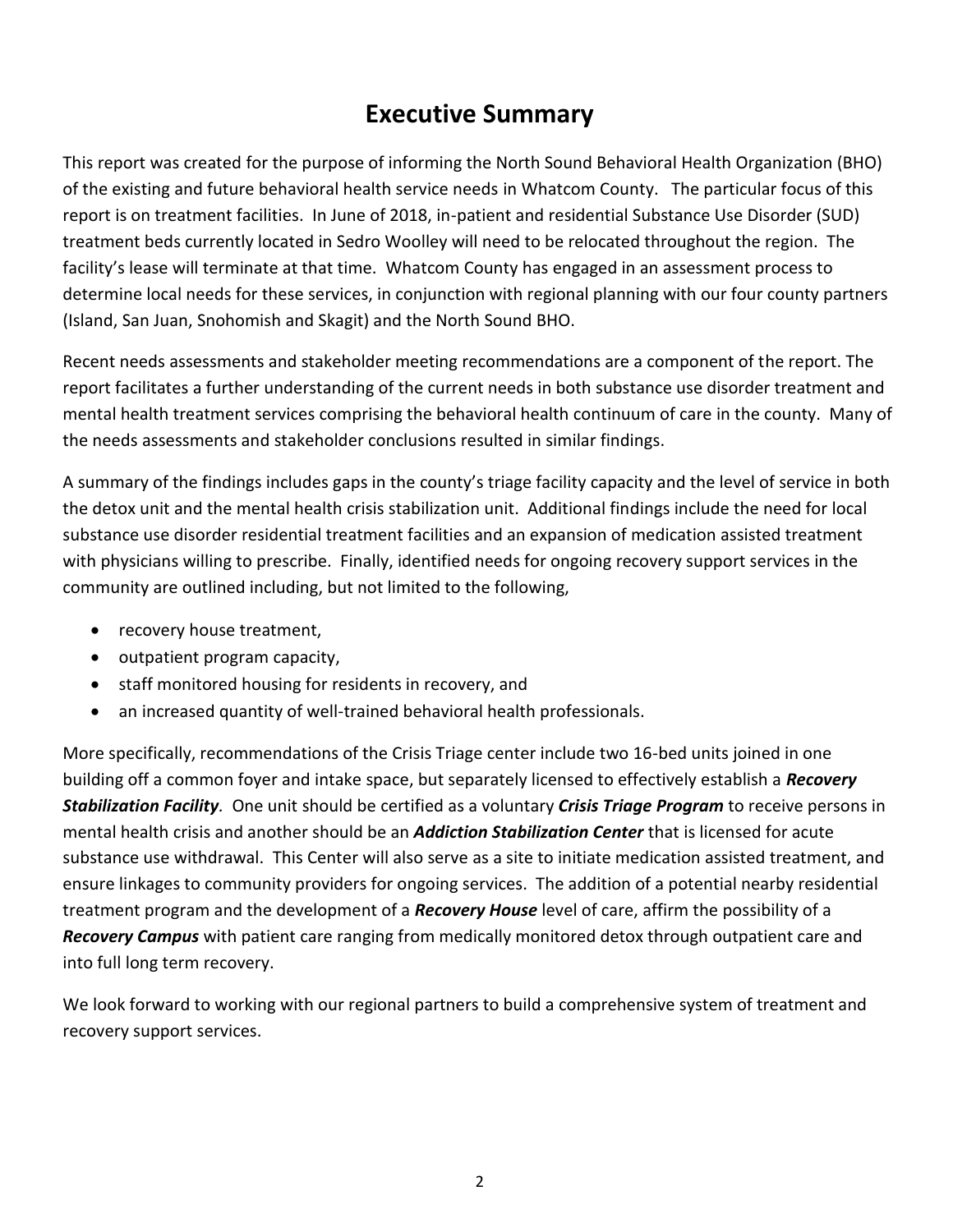## **Table of Contents**

- **1. Introduction**
- **2. Whatcom County Needs Assessments and Stakeholder Feedback**
- **3. Recommendations from Needs Assessments and Stakeholder Input**
- **4. DATA**
	- **A. Prevalence of SUD in Whatcom County**
	- **B. Utilization of SUD Treatment**
- **5. Whatcom County Program Needs** 
	- **A. Mental Health Triage**
	- **B. Detoxification/Withdrawal Stabilization**
	- **C. Residential Treatment**
	- **D. Outpatient Treatment**
	- **E. Recovery Supports to Enhance the SUD System**
	- **F. Proposed Enhanced SUD System of Care**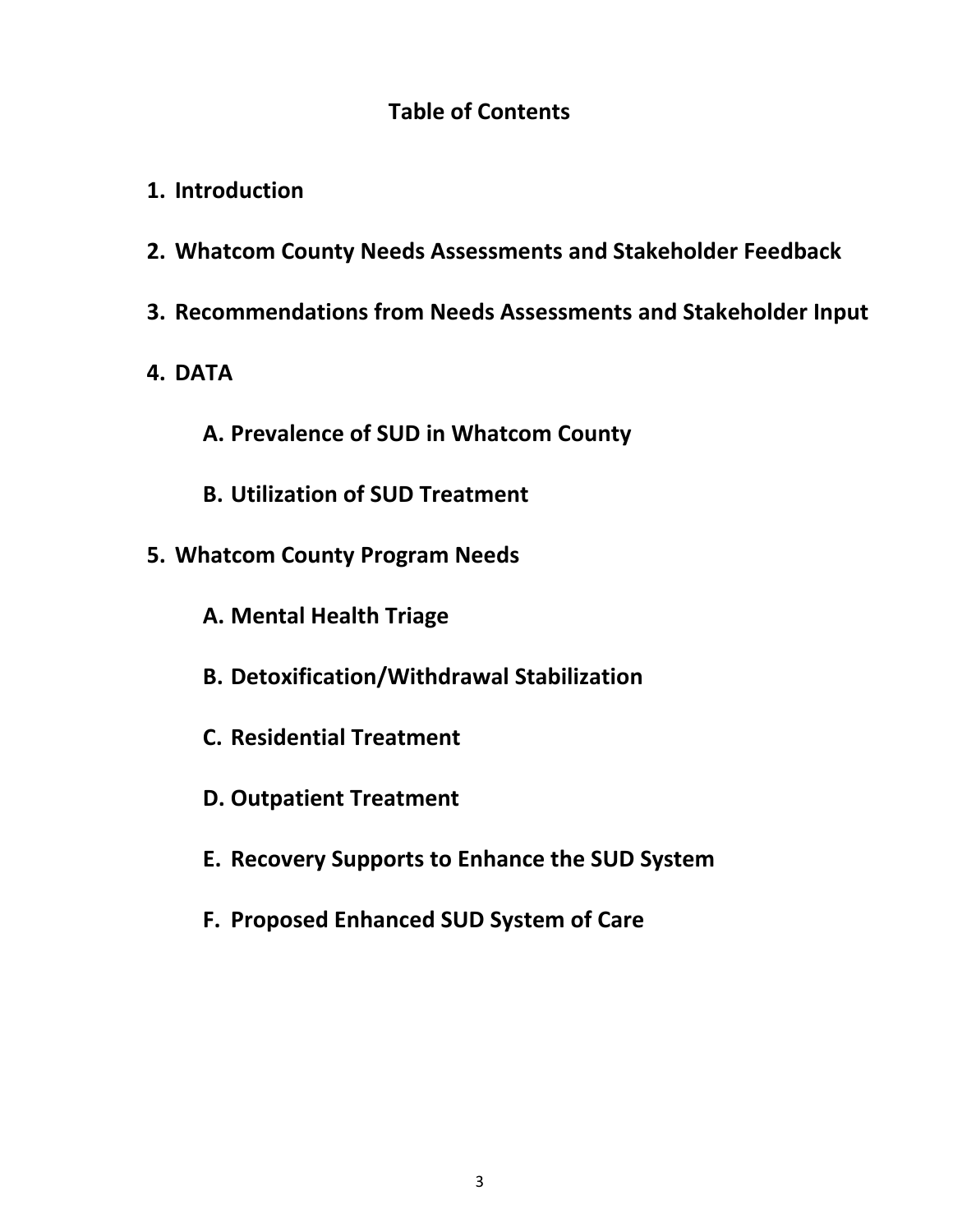## *1. Introduction*

Over the last 10 years, many national policies and statewide changes have impacted the behavioral health treatment service system. Among those most prominent are, the implementation of the Affordable Care Act (ACA), the rising tide of opiate addiction, and the emphasis on reducing incarceration for people challenged with behavioral health issues. These three factors indicate the need to expand and enhance the behavioral health treatment delivery system in the North Sound region and in Whatcom County, especially the substance use disorder continuum of care. The standard "alcohol-based" treatment system is inadequate for dealing with complicated populations who may have any combination of the following conditions:

- serious mental illness,
- opioid addiction,
- complicated physical health issues, or
- criminogenic and antisocial attitudes and behaviors.

Washington State has approached the initial challenge of the ACA by developing nine (9) Behavioral Health Organizations (BHOs) representing nine (9) regions across the state. In addition to administering publicly funded mental health services, the BHOs began administering state and federal funds for all substance use disorder (SUD) services as of April 1, 2016. Prior to that date outpatient SUD services were administered by a statewide County system while inpatient SUD services were administered directly by the state. Public mental health services were previously administered by clusters of counties comprising Regional Support Networks (RSNs). Transitioning RSNs to BHOs was considered an intermediary step. By 2020 the state expects behavioral health services to be fully integrated with physical healthcare.

As our first steps, Whatcom County in partnership with North Sound Behavioral Health Organization (North Sound BHO) is committed to developing critical components of our SUD treatment continuum which do not currently exist or are under-represented in the community or the region. North Sound BHO's goals are to work toward replacement of the Pioneer Center North beds (144 beds) by 2018, and ultimately to understand the SUD residential needs and acute stabilization needs of Whatcom County citizens.

This report is focused on adding or enhancing withdrawal management services, residential treatment services, and ongoing care for people after discharge from detox or treatment services. Our overarching goal is to maximize the number of adults with SUDs who enter into long term recovery. The report will:

- outline and summarize recent Whatcom County needs assessments and stakeholder recommendations,
- synthesize and summarize the recommendations of our needs assessment activities,
- discuss the prevalence of SUDs in Whatcom County,
- apply utilization data for SUD withdrawal management services (detox), residential services, and outpatient treatment to determine capacity needs,
- make recommendations for recovery supports necessary to ensure success for Whatcom County's addicted citizens, in particular those which could be funded by local dollars, and
- provide a description of the future Whatcom County SUD system and a flow chart based on the evidence presented.

The increased complexity of our citizens needing SUD treatment requires a multipronged approach of integrated behavioral health and primary health care through the course of a person's recovery. In addition, expanded resources for ongoing aftercare (post-treatment) are an essential component of an effective and robust SUD service system. These approaches and the community recommendations are detailed in our community needs assessments.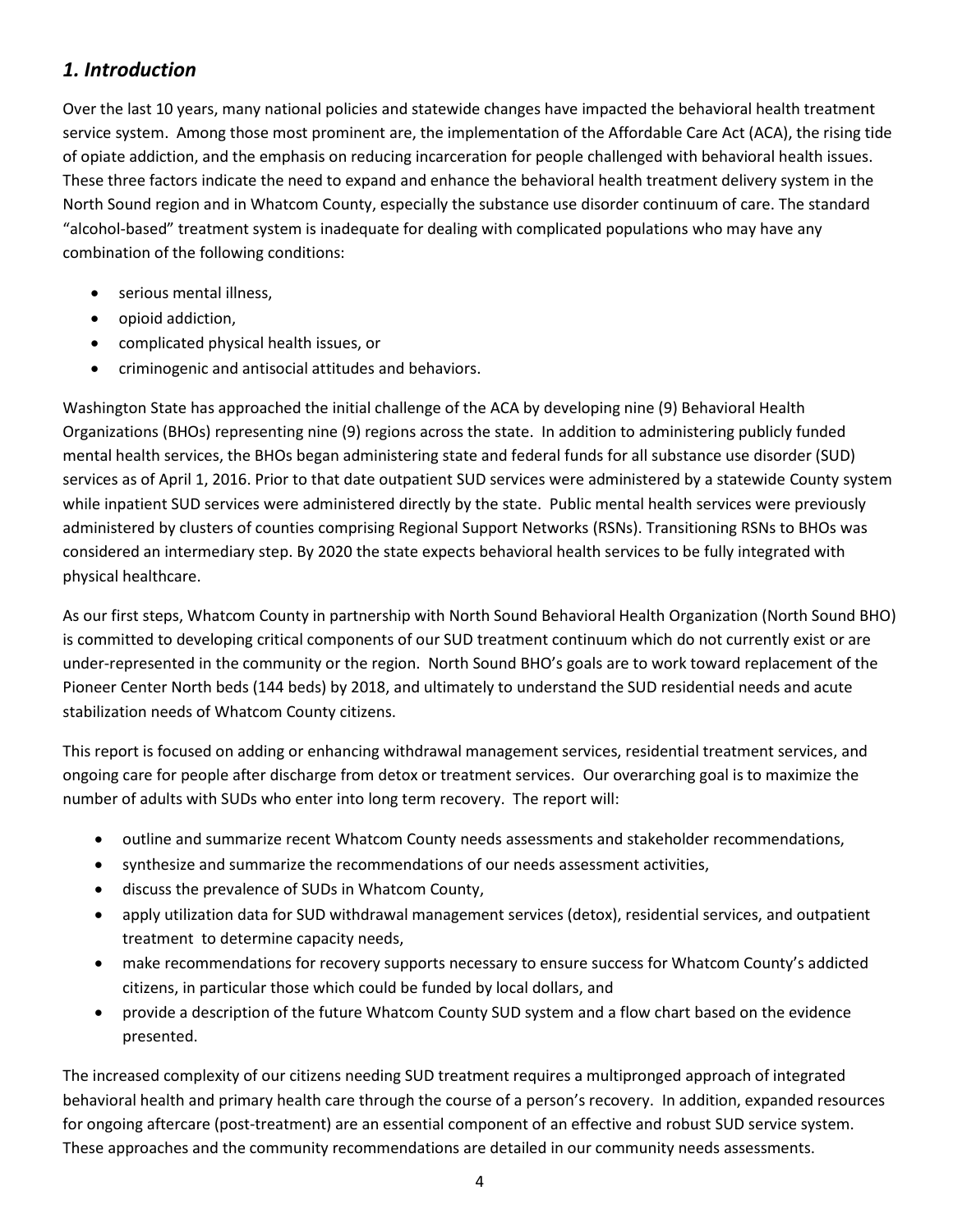## *2. Whatcom County Needs Assessments and Community Stakeholder Feedback*

The following are short descriptions of needs assessments completed by the County or one of its community partners and recommendations from stakeholder meetings conducted, in the last two to three years. The key findings are summarized below.

- 1. *The Whatcom County Health Department (WCHD)* held a one day *"*Community Forum on Addiction*"* in 2014, after hearing major concerns within the community over the lack of SUD services. Attended by over 90 people from various disciplines, the forum included law enforcement, criminal justice, human services, medical, school, and other professionals. (November, 2014)
- 2. A partnership between PeaceHealth, WCHD, the Chuckanut Foundation, and the Whatcom Community Foundation addressed initial concerns stemming from the Community Forum on Addiction. Their combined efforts resulted in the Whatcom County *Community Health Assessment* (CHA) and *Community Health Improvement Plan* (CHIP). Both the CHA and CHIP identified significant concerns regarding behavioral health service gaps and made recommendations about enhancements for SUD care (Whatcom County Community Health Assessment and the Community Health Improvement Plan, 2012 – 2016).
- 3. The *Incarceration Prevention and Reduction Task Force* (IPRTF) was formed in 2015 by the Whatcom County Council to:
	- alleviate problems with overcrowding in the Whatcom County jail,
	- develop the triage facility, and to
	- develop more effective behavioral health treatment in the community as an alternative to jail.

This Task Force includes over 30 members from every sector of criminal justice (CJ), law enforcement and provider communities, as well as members who have been personally impacted by the criminal justice system. The Task Force has three (3) ad-hoc committees: Triage, Behavioral Health Alternatives to Jail, and Justice Alternatives to Jail. Recently, the Task Force produced a "Phase One Report" with recommendations regarding behavioral health services and Whatcom County triage facility. (February 2016, Phase 1 Report, "Phase 2 Report*"* due November, 2016.)

- 4. The *Behavioral Health Advisory Board (BHAB*) is comprised of advocates of mental health, substance use disorders, and professionals with knowledge of behavioral health issues. BHAB provides advice on general policy issues and service priorities. This board meets to offer input on a bi-monthly basis.
- 5. The *Behavioral Health Revenue Advisory Committee (BHRAC)* has a similar arrangement as the BHAB, but guides budget and service priorities for the local  $1/10^{th}$  of 1% sales tax funding. This board meets and makes recommendations on a quarterly basis.

The *Whatcom County Substance Abuse Program* developed a "Substance Use Disorder Needs Assessment Plan". The plan was submitted to the state for the two year period of 2014-2016 and clearly identifies the need for residential services in the county. The plan included a survey of gaps and community needs. This plan focused on the lack of a SUD workforce and the inadequate compensation provided by the state for SUD outpatient services. (Final Report, 2014.)

6. *Whatcom Alliance for Health Advancement (WAHA)* completed a Needs Assessment in 2016 which focused on the entire Prevention, Intervention, Treatment and Aftercare (PITA) continuum. The PITA continuum was created and promoted several years ago by Institute of Medicine (IOM) as the model for SUD continuum of care. (Substance Abuse Treatment Project, Phase I Report, December 2015)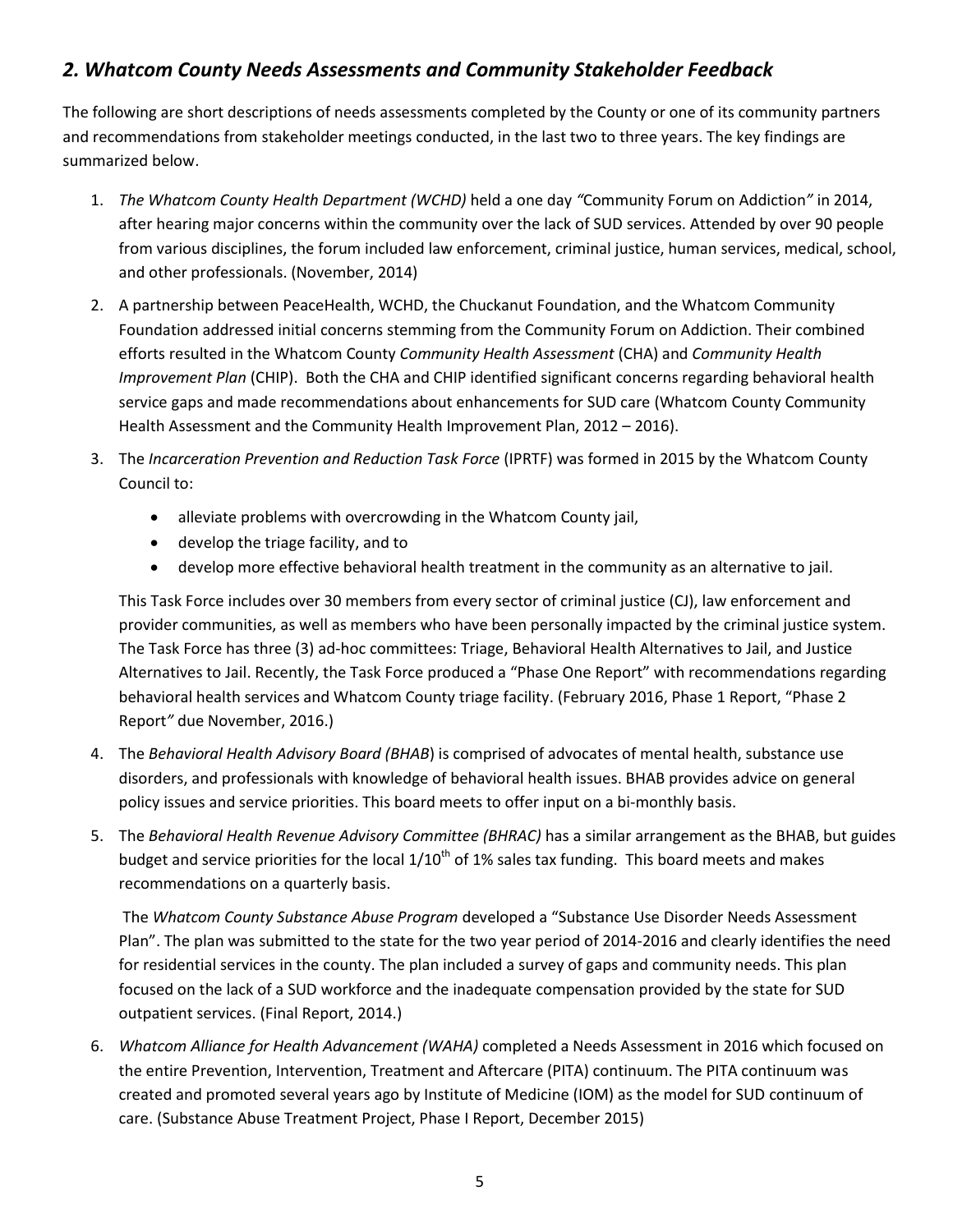- 7. The Local *Crisis Oversight Committee* is a group of community stakeholders and treatment service providers who meet regularly to identify and address crisis service system issues, gaps and needs. The focus of this committee is on behavioral health services, housing, homelessness, and SUD treatment.
- 8. The local *Homeless Coalition* is a group of housing and community service partners, as well as homeless advocates who meet on a regular basis. This group regularly provides feedback regarding gaps in the SUD service system where the gaps pertain to homelessness.
- 9. Employees and Board Members of the *Chuckanut Health Foundation,* which invests resources to advance community health, engaged the County in assessing the need for small or short term SUD related projects for potential funding. (Final report has been finalized, but not yet distributed.)

The combined challenges and recommendations of the needs assessments conducted to date reflect directly on the issue of residential services and are summarized below.

## *3. Recommendations from Needs Assessments and Community Stakeholder Input*

Each community meeting or needs assessment report describes similar gaps and needs in the Whatcom County SUD service, particularly in regard to residential services and recovery supports for publicly funded clients with complex needs. The specific needs and gaps identified are summarized as follows:

- 1. We need a comprehensive, robust, and effective SUD system of care which is oriented towards principles of long term recovery.
- 2. We need to develop effective options to divert people with SUD from hospitals and the local justice system.
- 3. There is a lack of effective residential treatment service options in the community, especially services for complicated populations such as people with co-occurring disorders, people with intractable and challenging addictions (opiates), and people with criminogenic and antisocial thinking and attitudes.
- 4. There is a lack of services and programs to assist people who are waiting for treatment admission, including interim housing for those waiting to enter residential treatment.
- 5. There are inadequate outpatient treatment options to transition people with SUD upon discharge from residential services or as a primary intervention in lieu of a higher level of care.
- 6. There is a lack of recovery housing, and stable supported housing. People who cannot function independently risk losing their housing if there is no stable support and daily structure. This lack of housing includes "Clean and Sober Housing" which many think should be regulated. There is inadequate housing available for people who are not ready to commit to SUD treatment or who need non-traditional approaches to SUD treatment services.
- 7. The eight (8) detox beds at the triage facility are not sufficient for the community need.
- 8. There is a lack of mental health crisis stabilization beds in Whatcom County.
- 9. The SUD workforce capacity in the county is inadequate and professionals lack the training necessary for the complexity of the population.
- 10. There is insufficient medication assisted treatment (MAT) options. There is inadequate supply of prescribers and little case management support to ensure coordinated care. There is no centralized infrastructure for MAT treatment. Physicians have little incentive to become certified as buprenorphine providers and those who are certified are reluctant to engage this population without more training.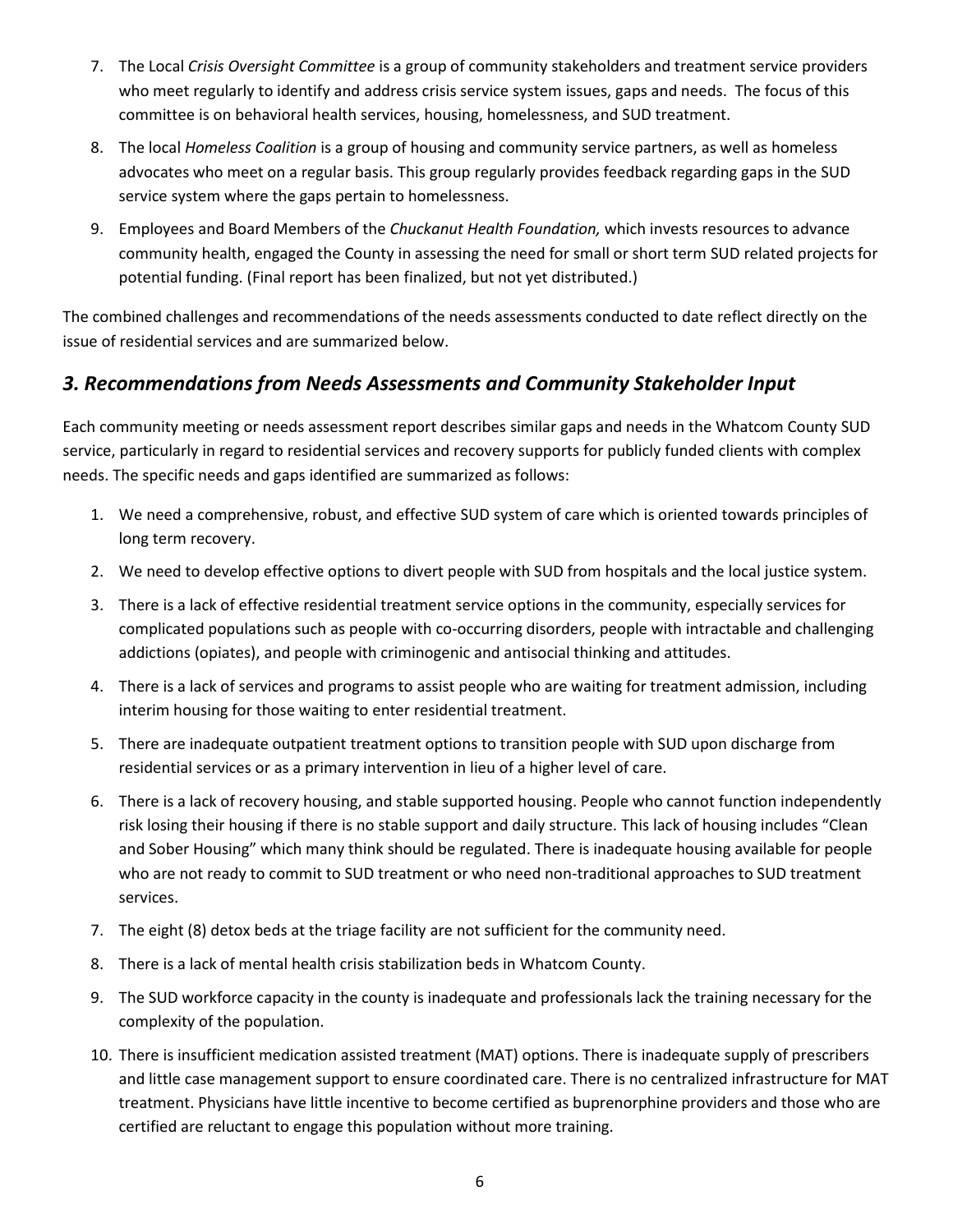While needs assessments provide the qualitative information to inform our decisions, the qualitative processes used in the assessment of SUD needs are supported by prevalence data and data on utilization of existing services. We begin our analysis by reviewing the data as to how widespread SUD is within our community; including the extent of the incidence of SUD is within the local jail.

## *4. DATA*

Data regarding the prevalence of SUD as well as the utilization of services offers a small glimpse into the need for SUD treatment in Whatcom County. There are several state published reports from DSHS, and SUD service utilization is recorded by the Treatment and Report Generating Tool (TARGET) and System for Communicating Outcomes, Performance, and Evaluation (SCOPE).

## *A. Prevalence of SUD in Whatcom County*

Two recent reports from Washington State Department of Social and Health Services (DSHS) Research and Data Analysis (RDA) estimate the prevalence of SUD in the community at large and in the jail population for Whatcom County.

In the first DSHS report, Whatcom County ranks as the second highest county in the state for estimated need of SUD treatment. This data is based on estimates for people at or below 200% of the federal poverty level (DSHS, May 2015). Estimates of the occurrence of SUD for the general adult Whatcom County population are 14.3% which is higher than the state average at 12.4% (DSHS, May 2015). For the youth population, the estimate of need is 7.7% which is higher than the statewide estimate of 6.9% (DSHS, May 2015). Historically, Whatcom County providers have provided adequate youth treatment sufficient to meet the demand for services.

In 2014, the United States Census Bureau estimated the County population to be 208,531 people. If we apply the 14.3% figure from the DSHS report above means that nearly 30,000 Whatcom County residents on Medicaid may have had a need for SUD treatment. If 1628 people were actually served in the treatment system, a significant gap remains between those who needed treatment and those who were actually served. (SCOPE, 2014)

In the second report, DSHS provides convincing evidence of the prevalence of SUD in our jail. This report compared Medicaid recipients with SUD related jail bookings and determined the level of SUD, mental health (MH) and cooccurring disorders (COD) in jail inmates who received previous Medicaid services over the last 5 years in 2013 (DSHS, January 2016). See the figures below for the results. (1A)



A recent report from RDA indicates the incidence of SUD in the Whatcom County Jail Medicaid population for 2013 was 68%. The percentage of inmates with co-occurring SUD and mental health disorders is 44%. Since the data was constructed around those inmates who had any DSHS Medicaid service in the last 5 years (86% of inmates), the actual incidence of SUD and COD is likely to be higher. (821 people have SUD; of those, 521 people have COD, 290 have SUD only, and 170 have MH only.)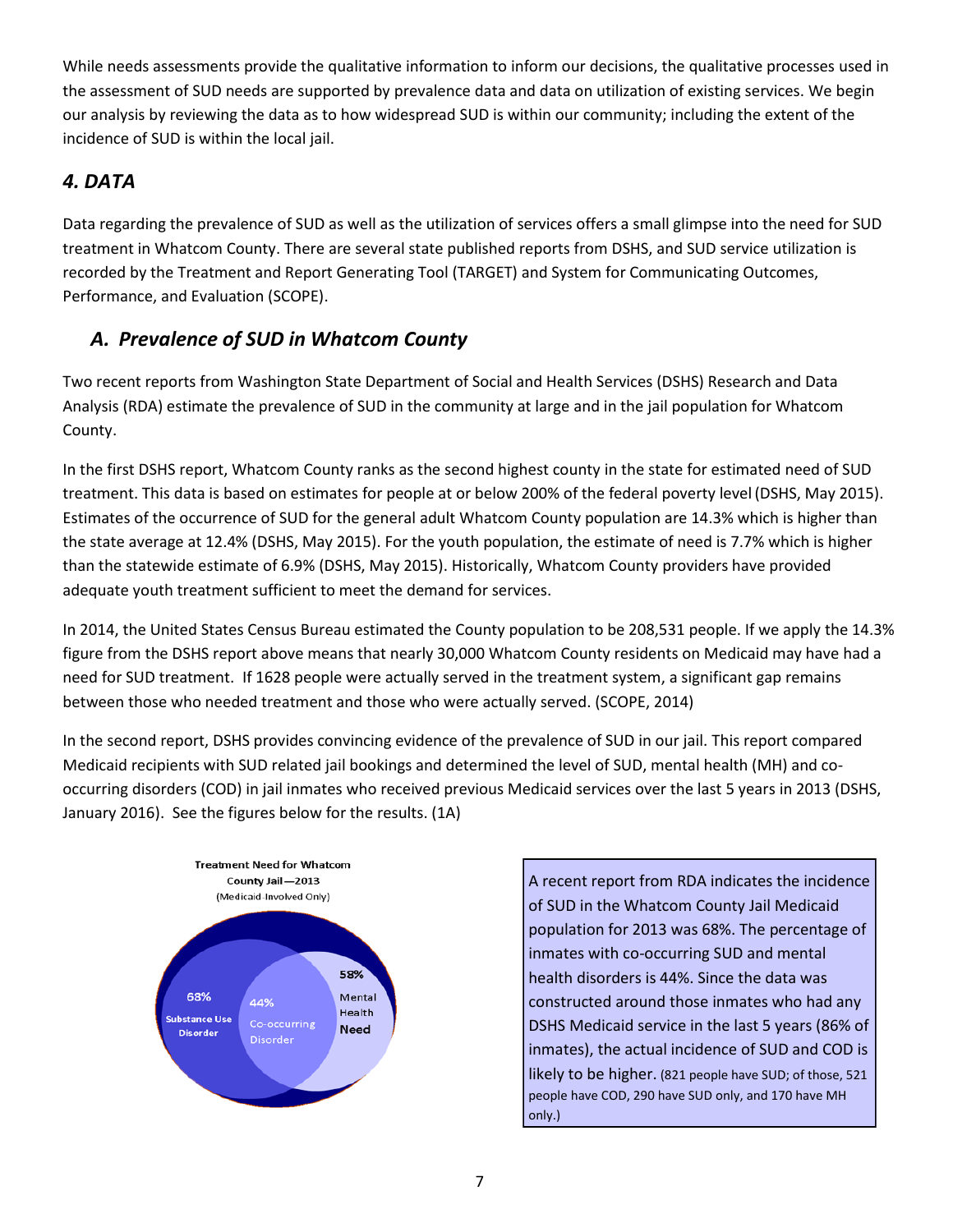Prevalence data for the general population along with the jail inmate data and opioid use disorder admissions clearly support the need for a robust SUD treatment delivery system. Past indicators suggest that Whatcom County had both a high need for adult treatment services in all levels of care and a low treatment penetration rate.

## *B. Utilization of SUD Treatment (2015)*

It's unknown exactly how many people would attend SUD treatment voluntarily, but with approximately 1906 SUD treatment admissions in Whatcom County in 2015, and a total of 1715 served, we are barely scratching the surface of the estimated SUD need for any type of service. When compared with the number of people who might be in need of and eligible for services, the need for SUD treatment far exceeds the capacity. Other issues impacting our capacity relate to the growing opioid use disorder (OUD) problem, the loss of SUD providers in the community, and the ACA expansion of Medicaid.

Whatcom County is ranked second highest in the state for opioid treatment admissions according to a recent report by the Alcohol and Drug Institute at the University of Washington (ADAI, April 2015). The ADAI also reports that Whatcom County ranked third highest in the state for crime lab cases involving opioids (ADAI, April 2015). The report confirms a growing opioid addiction problem which has yet to be adequately addressed.

Lastly, the wait time for admission to treatment at the largest outpatient provider in the county is currently four weeks. The wait time for admission at the only remaining outpatient provider is a minimum of 2 weeks. Treatment admission wait times have been consistently lengthy, especially since losing two of the four treatment agencies over the last five years. As a result of the implementation of the ACA and other variables, the need and demand for SUD treatment is high and capacity has diminished. The need for services and the demand for additional capacity are most obvious in our detoxification program.

## *5. WHATCOM COUNTY PROGRAM NEEDS*

The County uses the Institute of Medicine's (IOM) Prevention, Intervention, Treatment, and Aftercare (PITA) model when assessing needs and when designing services. Most of the issues identified which are directly related to residential services for adults fall into the Intervention, Treatment, or Aftercare categories of PITA. Mental health stabilization and withdrawal stabilization services fit into intervention, while residential and outpatient services are clearly part of the treatment category. Programs supported by our local dollars are often overarching throughout the continuum of care (i.e. care coordination and housing) or they fit near the topic of aftercare in this document. Since our mental health stabilization program (triage) is embedded with our detoxification program, and both serve people with co-occurring disorders, we're including a discussion of triage as well.

## *A. Crisis Triage Program (CTP)*

The Whatcom County Crisis Triage Program has a capacity of 5 beds designed to provide stabilization for people with acute psychiatric symptoms. The mental health triage program is located at the same facility as the Whatcom County detox program. These five (5) beds, which are increasingly well utilized, prevent psychiatric hospitalization and ensure smooth transitions for people exiting psychiatric hospitalization. WAHA conducted a one month survey which revealed that First Responder staff could have brought 59 people to the triage facility if there had been beds available (WAHA IPRTF Phase One Report, March 2016). Based on this information, increased capacity of 11.5 beds is easily justified for 5 day stays and community stakeholders estimate the need for additional beds is even higher. Many community professionals and First Responders appear reluctant to refer clients to the CTP having had several clients denied access due to a lack of bed space in the past.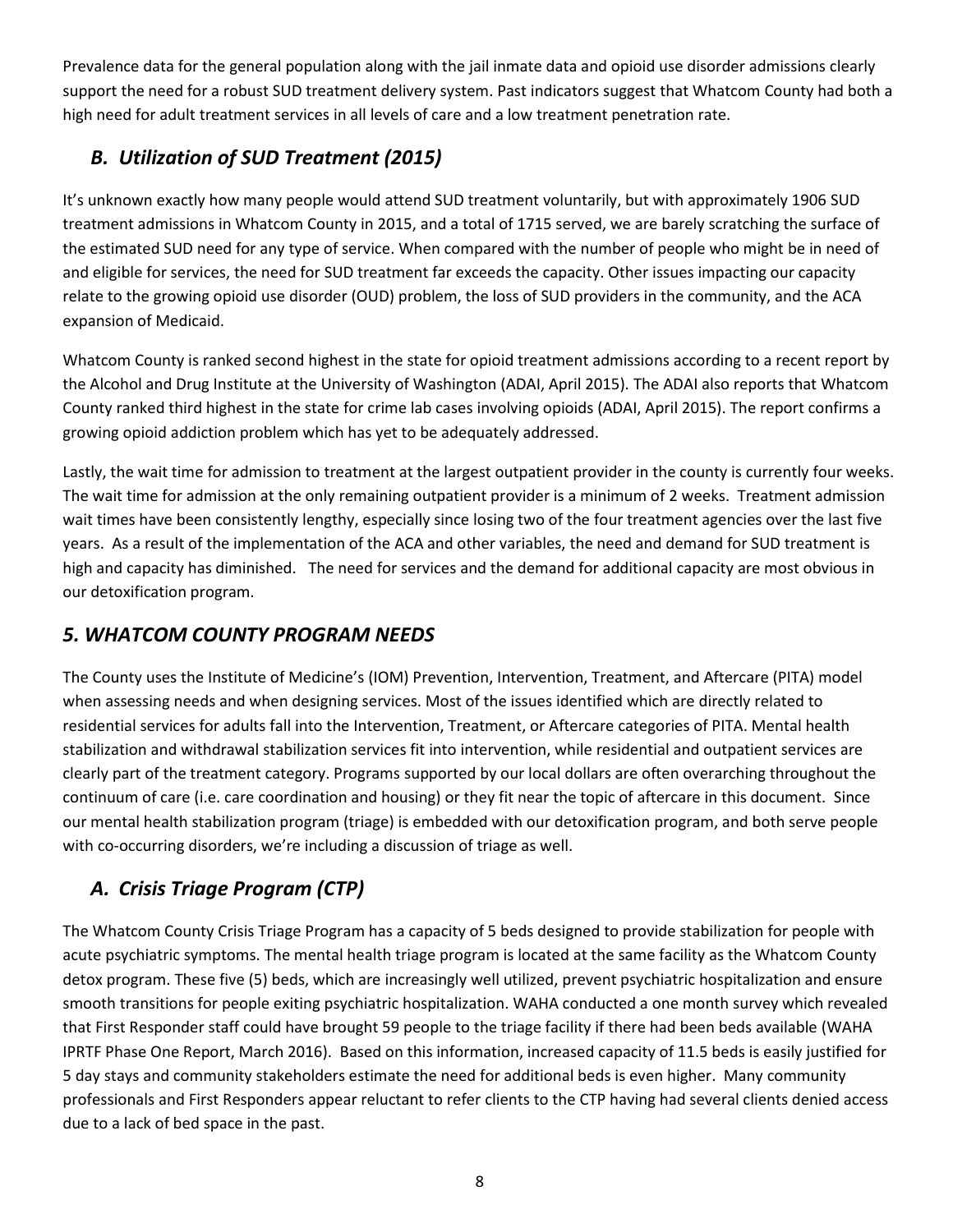Our local IPR Task Force recently made recommendations to County elected officials to increase the beds for both triage and detox. The final recommendations included two 16 bed units constructed on the current site. These recommendations were approved by the County Council on February 23, 2016. We also conducted a one month survey of people requesting detox services who were denied admission due to a lack of bed space. The history and data trends for detoxification and the results of the survey are discussed below.

## *B. Detoxification/Withdrawal Stabilization (Level 3.7-D):*

#### **History and Trends:**

Whatcom Community Detox (WCD) is a sub-acute (social) detox model, as opposed to an acute or medical model. Detoxification and crisis services are considered "Intervention" services on the PITA continuum. Medical staffing is limited in the sub-acute model and Whatcom County detox data trends reflect the fact that we have incurred both a loss of beds and a simultaneous increased demand for services. Our detoxification program dropped from ten beds in 2003 to eight beds in 2005. Fewer people have been admitted to detox in recent years as staff have made strides to ensure that people were clinically stabilized prior to discharge. As a result, more bed days were utilized for existing patients, which made fewer beds available for new admissions. In addition, special medication assisted withdrawal protocols for opiate addiction, requiring extended stays for monitoring placed a premium on detox beds. In 2009, we introduced tapering for opioid use disorders (OUDs.) At that time, tapering was an inexpensive and appropriate response to a burgeoning opiate crisis.

WCD admissions have decreased since 2003 and decreased again in 2011 as shown by the graphs below (Figure 2A). The initial decrease in admissions and number of people served was directly related to the loss of beds (Figure 2B). The decrease in admissions in 2011 was due to increased lengths of stay after the introduction of the opiate tapering program.



Figure 2A Figure 2B

In addition, clients admitted to detox often have a higher level of symptom acuity and co-occurring disorders than in previous years. Thus, medication assistance for withdrawal is a more frequent response made by our subacute detoxification and local hospital staff. Frequently, clients are transferred from one facility to the other in order to ensure appropriate medication administration. As soon as the medications are administered, and the client is stabilized, he/she is transferred to our subacute detox for further monitoring. Two years ago, PeaceHealth determined that the hospital could no longer provide medications to people discharging from the hospital's Emergency Department. This policy change resulted in the need for detox to dispatch a staff person to a pharmacy to secure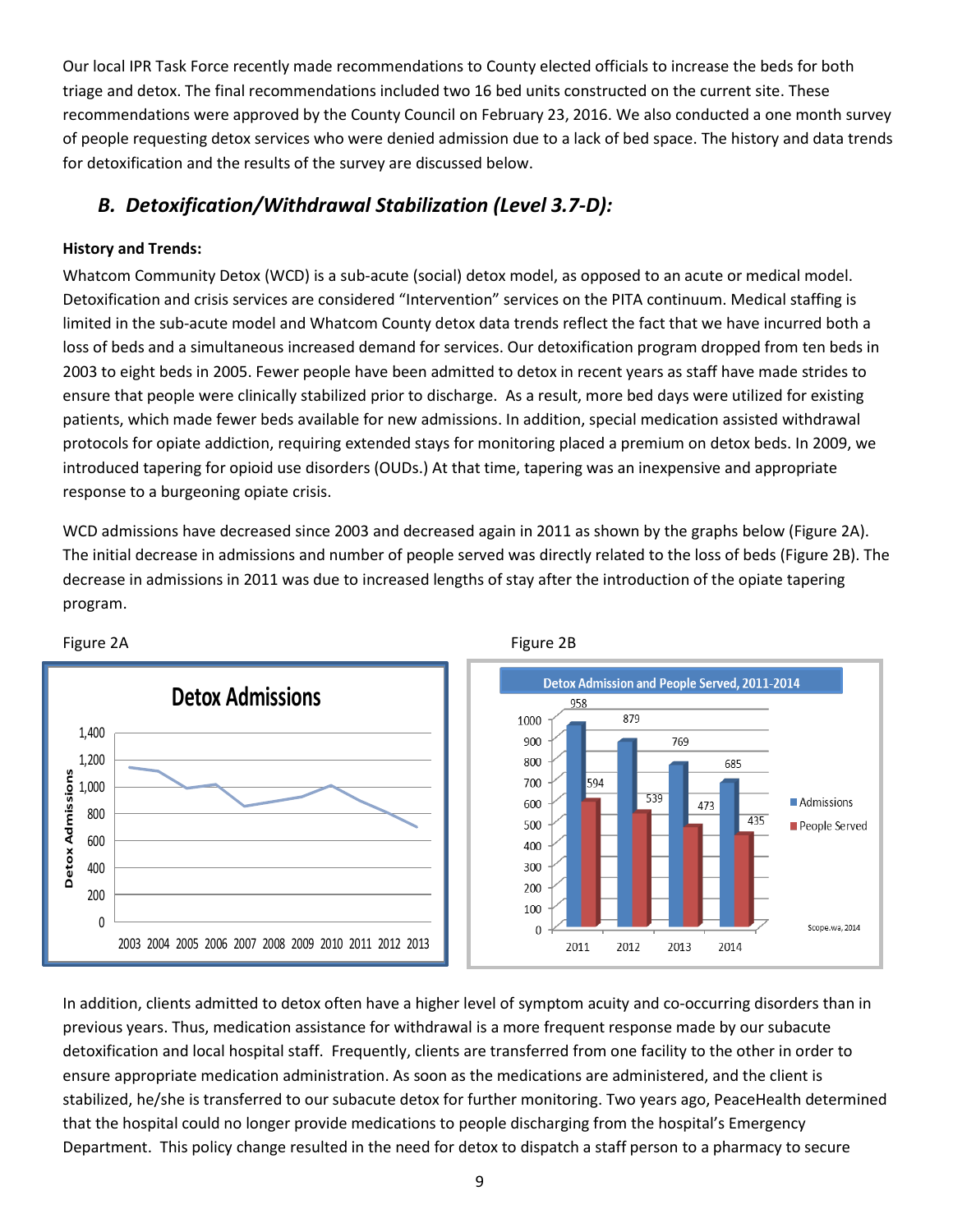medication for clients entering detox from the Emergency Department. This "para-acute" detoxification system has evolved over time to meet the demand of uninsured people with severe alcohol withdrawal and a more complex drug addicted clientele.

#### **Survey of Callers Requesting Detox Beds:**

Over the last few years, the incidence of callers requesting detoxification services increased, indicating a greater demand than ever for detoxification services. We conducted a one month survey of calls related to detox admission denials to provide missing data regarding the need for additional beds and services.

In the month of March 2016, the Health Department verified a total of 120 calls from 86 people who called to attempt a detox admission but who were refused due to lack of beds. Out of those 86 people, 45 needed withdrawal services for either drugs or alcohol and drugs, while 41 people needed withdrawal from alcohol only. The distinction is important since the length of stay for Medicaid rules is 3 days for alcohol withdrawal and 5 days for drug withdrawal. Although detox stays are sometimes extended for clinical reasons, there is no way of determining which callers would have needed an extended stay once admitted. The same issue applies to detox as to MHT that, over time, people discontinue inquiries about bed space due to the consistent difficulty in obtaining an admission. Nevertheless, the number of people denied services due to a lack of beds was 86 as shown in the table below.

| March Detox Data, 2016 |    |    |    |                                                                                    |         |  |  |  |
|------------------------|----|----|----|------------------------------------------------------------------------------------|---------|--|--|--|
|                        |    |    |    | Denials for No Bed   People   Males   Homelessness   Drug or both Alcohol and Drug | Alcohol |  |  |  |
| 120                    | 86 | 65 | 46 |                                                                                    | -41     |  |  |  |

An additional 348 bed days is presumed to be needed to enhance our existing detox program. Self-referrals made up 65% of all referrals while 12% were referrals from the Emergency Department of PeaceHealth. The rest of the referrals were from family, friends, Bellingham Police Department, and other clinical programs.

We calculated the total bed days needed to ensure ample detox services for Whatcom County's future growth up to 2020. An estimate of 8% increase in population was used along with the figure of 85% full capacity for utilization. The 85% capacity figure is a standard used by the North Sound for residential facilities throughout the nation. See the table below.

| (Based on 2020 Population Growth) |          |                                |               |                                  |  |  |
|-----------------------------------|----------|--------------------------------|---------------|----------------------------------|--|--|
|                                   | Bed days | <b>Average Daily</b><br>Census | 85% Occupancy | <b>Additional Beds</b><br>Needed |  |  |
| <b>Scope Admissions</b>           | 314      | 10.1                           |               |                                  |  |  |
| <b>Denials</b>                    | 348      | 11.2                           |               |                                  |  |  |
| 2020 Population<br>Growth at 8%   | 53       |                                |               |                                  |  |  |
| Total                             | 715      | 23.5                           | 20            | 15                               |  |  |

In order to effectively manage the current and projected needs for Whatcom County and the North Sound region, the detox facility will require additional beds. We need flexible space so that beds or chairs can be used depending on the withdrawal needs of the individual or on the person's decision to move forward in their recovery.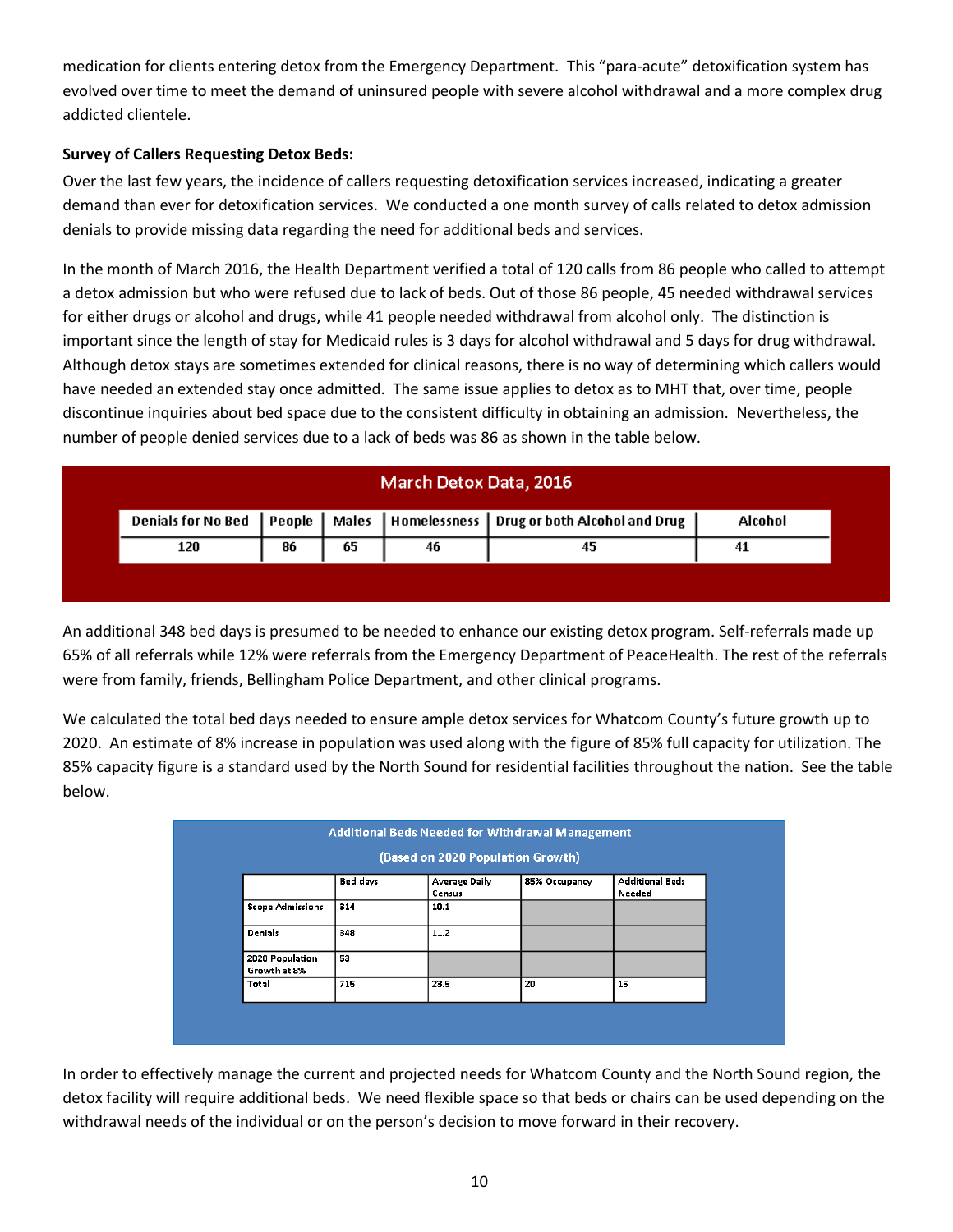#### **Future Considerations:**

The primary goal of the facility is to ensure stabilization for people in behavioral health crisis. The secondary goal is to provide immediate services to people who are brought to the facility by first responders.

In support of these goals, it will be necessary to "re-tool" the model for our behavioral health services to include:

- the development of acute care services for withdrawal management,
- facilitation of quick turnaround drop offs for first responders,
- providing sobering chairs/beds, and
- possible expansion of space to conduct Substance Abuse Protective Custody (SAPC) services at the facility.

Our new design includes a Recovery Stabilization Facility (RSF) which will allow Whatcom County to ensure more effective services for our residents experiencing behavioral health crisis. Crisis Triage Program will gain more space and will incorporate the recovery model. This redesign will ultimately support the development of a Recovery Campus in Whatcom County. (Vandersloot, 2016)

Embedded in the Recovery Stabilization Facility (RSF), detoxification will become the Acute Stabilization Center (ASC). The primary goal of the ASC is to provide the first step in recovery to people with serious substance addictions. The new model will recognize both the local opioid epidemic and the seriousness of alcohol withdrawal (AW). While opioid withdrawal (OW) is rarely fatal, alcohol withdrawal (AW) can result in seizures and delirium tremens leading to unconsciousness and death for people. Treatment for withdrawal of this severity can only be conducted safely with medication. Treating both AW and OW with medication can lead to better outcomes.

The arrival of an epidemic of (OUDs) to our community and the young age of onset are alarming new trends. Given the high rate of drop out from detox due to the pain and discomfort of withdrawal, we must consider recent advances in medications as part of our withdrawal management protocol. These medications aim to reduce withdrawal discomfort and promote completion of the withdrawal protocol, thereby decreasing recidivism. Only in stabilizing the clientele physically can success be achieved in assisting them with the first step in their recovery. The increased availability of acute services will also increase first responder "drop-offs". People who are dropped off at the facility will come with two levels of need; those who need sobering services and those who are ready to make a commitment to recovery.

Although the model we propose is recovery oriented, the facility should have one or two chairs for people who are unable to commit to or who refuse additional services. The chairs can be utilized for overflow and for people who are sobering up, but who do not wish to engage further in recovery services. Sobering chairs will assure facility capacity for intoxicated people transported by first responders regardless of the person's commitment to long term recovery. Additional chairs should be considered for the CTP program as well.

Whatcom County ASC will initiate recovery for people who are in need of ongoing medication assisted treatment (MAT). MAT services will then be continued at an inpatient or outpatient setting or through a physician's office, depending on client need. Whatcom County has been working with various clinics, medical partners, and providers to initiate supports to the MAT infrastructure and MAT prescribers in particular.

The prospect of continuing to provide withdrawal stabilization in the same facility as mental health (MH) stabilization is important. Mental Health issues are underrepresented in the SUD treatment system data and are often incorrectly diagnosed. The SUD professionals are not qualified to assess or treat mental health, and often fail to identify the presence of mental health issues when faced with continuous SUD relapse. The likelihood that mental health issues pose significant barriers to successful recovery is quite high.<sup>3,9</sup>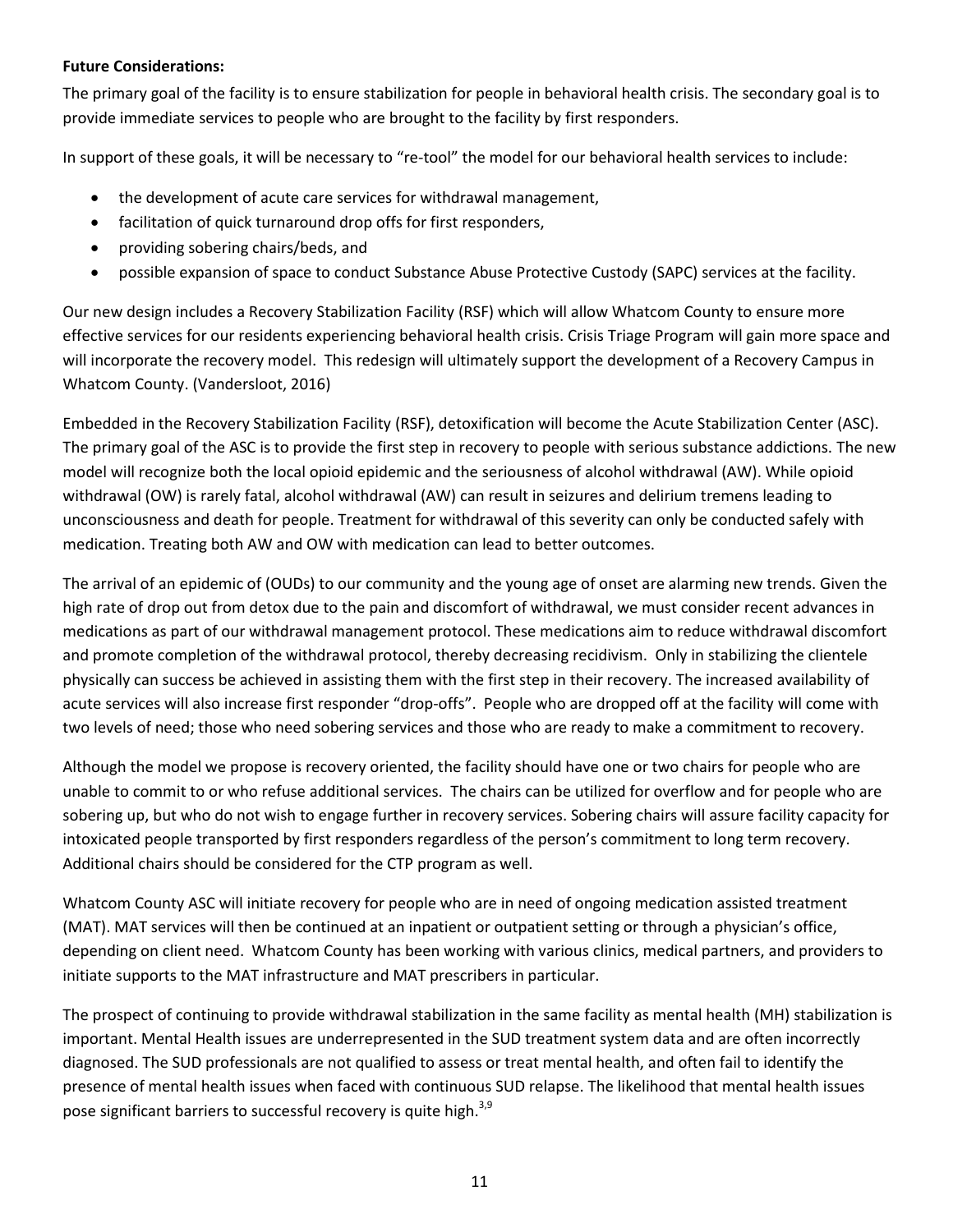The new ASC should encompass space to conduct Substance Abuse Protective Custody (SAPC) 8-hour holds under RCW 70.96A.120, for people who are intoxicated and a danger to themselves or others. Whatcom County is the only county which utilizes the law for this service and the services have been in place for over 20 years. Currently the hospital provides space for Whatcom Community Detox to conduct holds in the Emergency Department.

The current facility was designed with two rooms to be used for Substance Abuse Protective Custody. These rooms were converted to office space after the Washington State Department of Health determined that there were no medical services on site. The law allows the designation of a chemical dependency specialist to conduct SAPC holds, in lieu of a peace officer. SAPC holds are a primary gateway to a secure detoxification facility for people with chronic SUD. (North Sound's future plans include the development of a secure detoxification facility). Sobering chairs should be considered for SAPC holds at the newly designed Addiction Stabilization Center.

#### **Conclusion and Recommendations:**

In conclusion, Whatcom County's primary goal of ensuring the first step toward recovery for people in behavioral health crisis, lends itself to renaming the facility as a "Recovery Stabilization Facility". The *Recovery Stabilization Facility*  will be a key component of our *Recovery Campus*.

We should ensure sufficient capacity for both the CTP and the *Acute Stabilization Center* (ASC) within that facility. The County Executive and the County Council remain committed to ensuring a robust behavioral health crisis service system. Whatcom County has earmarked funding and is dedicated to siting a new facility for our behavioral health crisis services. We are committed to seeking additional capital funding from the state legislature and plan to remodel the current facility to include more beds and program space.

Specific recommendations include adding 11 beds to the CTP upon expansion of the facility, to a total of 16 beds. We will add an additional 13 beds plus two sobering chairs/beds to the ASC. The recommendation from the IPRTF was for an additional eight beds in the ASC. Those recommendations were made prior to the survey about the number of callers who were requesting services. The County should have further discussions with community stakeholders about whether the addition of five beds (over the eight already recommended by the IRPTF) or additional programming space would provide the maximal benefit to people entering recovery from the ASC.

We will redefine the services as medical services and establish new protocols for treating and stabilizing people in withdrawal to ensure seamless care for Whatcom County residents. First responders will be able to transport people in behavioral health crisis. The facility design will support a rapid turnaround for 10-minute drop offs. This change will maximize efficiency of First Responder personnel. The Whatcom County Recovery Stabilization Facility should be the first step to a person's ongoing recovery. It should provide services necessary to assist the individual with the next step of their recovery. Recovery is self-defined and has many pathways, but often a person leaving the ASC will be most appropriate for residential treatment. Residential treatment needs as described by our community partners and as confirmed by the data are described below.

## *C. Residential Treatment (ASAM 3.7):*

Although many people enter residential treatment without withdrawal services, residential services are often the next step in the PITA continuum for people suffering from SUDs. Approximately one third of all Whatcom County admissions to SUD treatment were for residential services over the last three years. The lack of local residential treatment programming has been repeatedly identified as a deficit by various community planning activities. We are limited to utilization data for identifying the extent of our residential need. We collected reports from SCOPE which included all residential services used by public funded county residents attending treatment at any facility in Washington State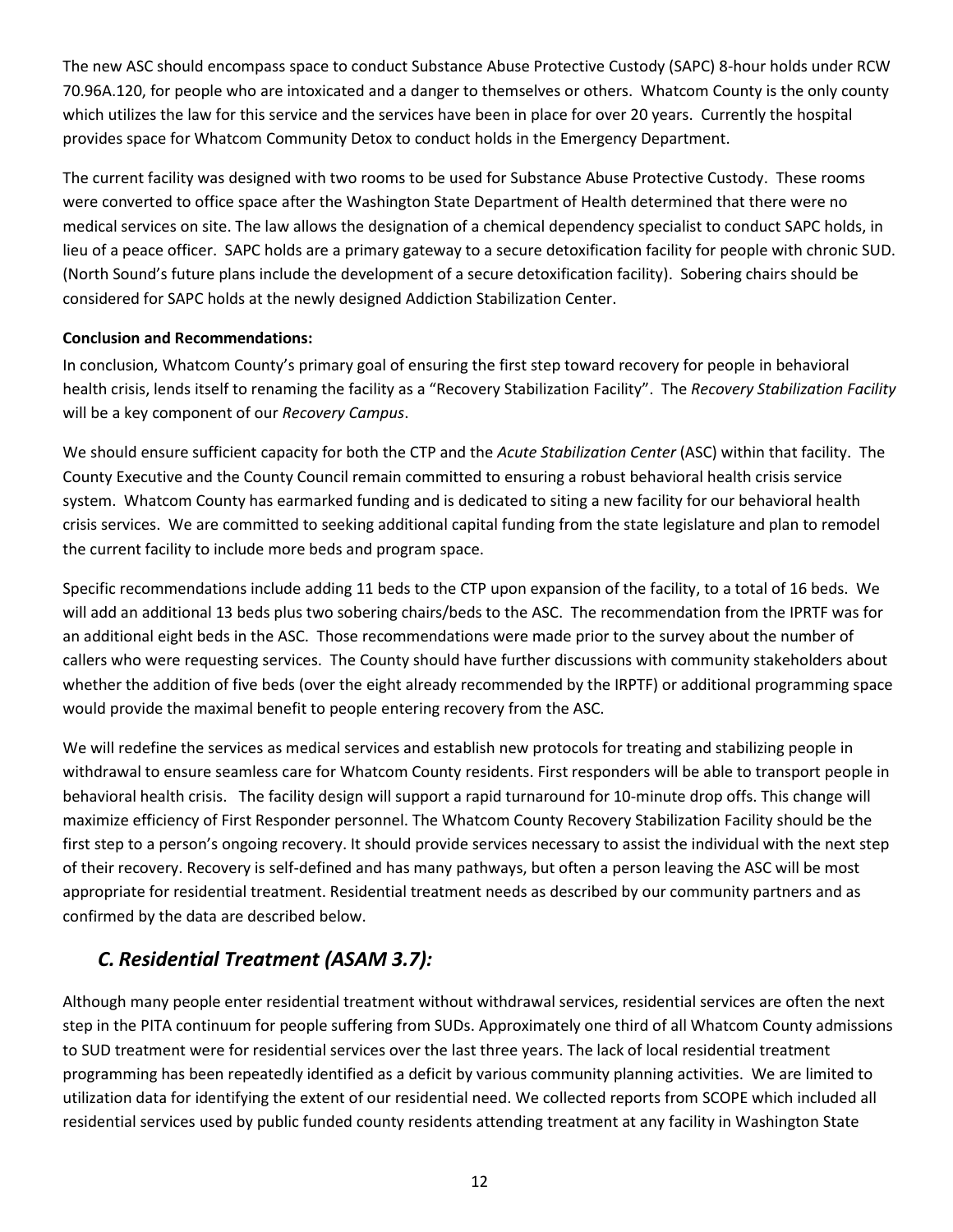(inpatient, recovery house, long term residential.) The SCOPE reports included admissions and the level of mental health need as indicated by client self-report.

The data shows 366 admissions with a total of 328 adults served over the last year. Although utilization of residential services by Whatcom County residents has fluctuated, since 2011 our utilization has decreased as shown by the chart below. This trend is likely related to ongoing reductions in funds for state sponsored SUD treatment, as well as the closure of several residential programs. Over the years, agencies have closed their doors due to reimbursement rates which were too low to cover the cost of operations.

Low rates of reimbursement were cited as a major reason for the two outpatient closures as well from 2012 to 2014. The combined result is that there are fewer Chemical Dependency Professionals (CDPs) completing assessments and facilitating placement to residential treatment. In 2015, Whatcom Community Detox began assessing people and assisting them with admissions, most of which were to residential treatment. Hence, there is a decline in residential admissions from 2011 to 2014 and a renewed increase in admissions by 2015 as shown in the chart below.



This data includes the two Whatcom County tribes (Lummi and Nooksack). The results indicate that 60% of the clients were male while 40% were female. The following table illustrates the projected 2020 residential bed demand using an estimated 8% population growth by the year 2020. This data is based on current utilization only.

| Intensive Inpatient                | Long Term Care (LTC)                   | <b>Recovery Home</b> |
|------------------------------------|----------------------------------------|----------------------|
| 260                                | 101                                    | 5                    |
| 22 Days                            | 42 Days*                               | N/A                  |
| Up to 30 days                      | Up to 60 days                          | Up to 180 days       |
| 7800                               | 6060                                   | N/A                  |
| 8424                               | 6545                                   | N/A                  |
| 281 beds                           | 109 beds                               | N/A                  |
| 224 must be<br>consistently filled | 87 beds must be<br>consistently filled | N/A                  |
|                                    |                                        |                      |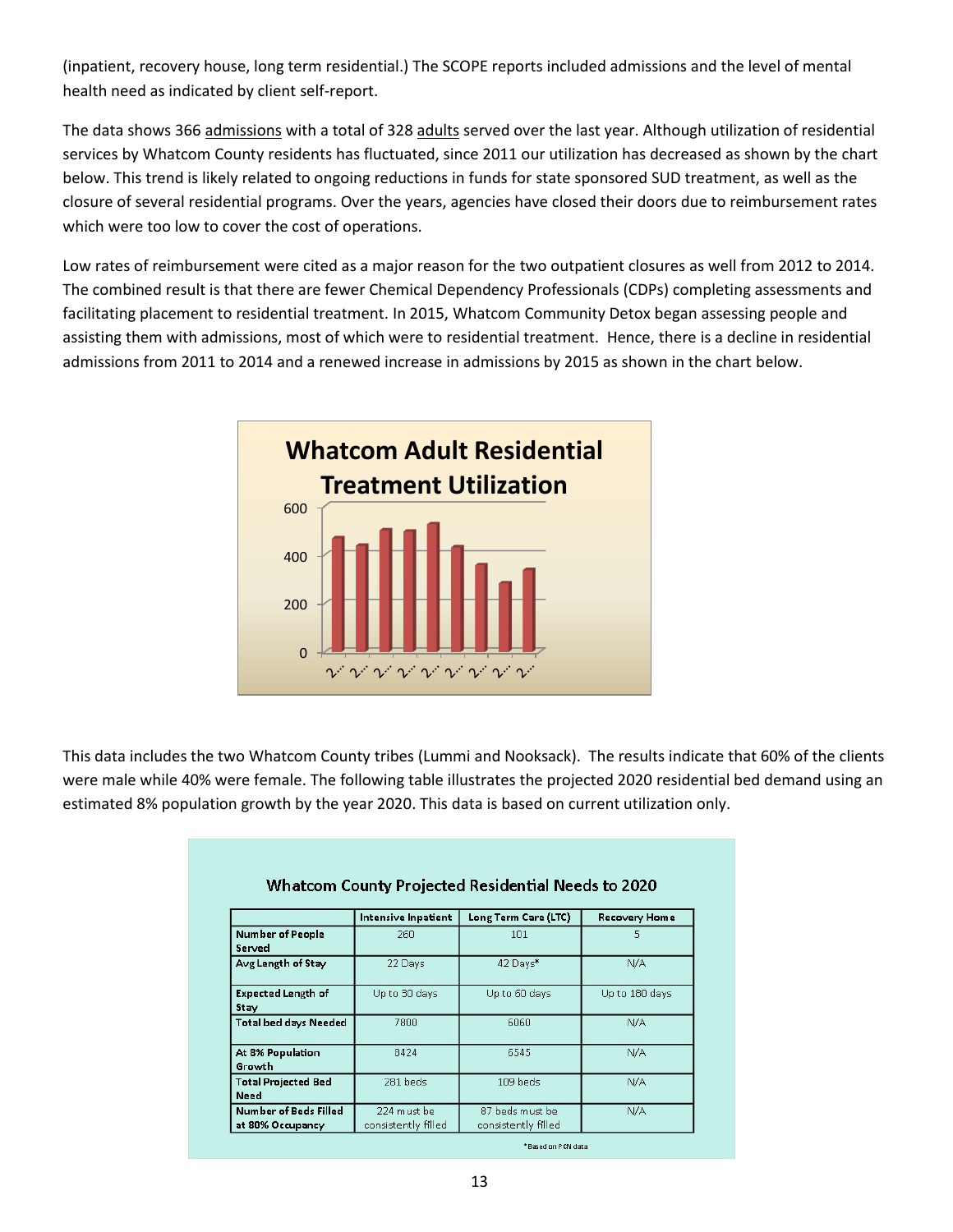#### **Co-occurrence of SUD and MH in Residential:**

It proved to be difficult to determine the statistical need for co-occurring disorder (COD) services amongst those who received residential services with the available data. One report indicated that between 50% and 60% of clients admitted to residential services stated that they had a self-described moderate, considerable, or extreme problem in need of psychiatric care. In other data, clients indicated that they had, within 30 days prior to admission to SUD residential treatment, experienced 15 or more poor mental health (MH) days.

This data was compared to outpatient treatment admissions for consistency. Approximately 50% of clients reported a score of three or above for externalizing or internalizing mental health symptoms (SCOPE, 2016). This data is a little higher than national estimates that 35-43% of adults, depending on age, who have an SUD also have a mental health disorder. (SAMHSA, 2014) Other research, however, estimates the prevalence of MH in people with SUD as between 25% and 50% (Stirling, S., et. al., 2011). The higher number is assumed here because it's consistent with self-reports by clients and anecdotal reports relayed by agencies.

In addition, recent research indicates that females in SUD treatment who have certain comorbid Major Depressive Disorder (MDD) are more than twice as likely to have *drug use disorder*, than those females without an MDD. Both genders with certain MH/SUD combinations were more likely to have abused *prescription drugs*[\(Lian Yu Chen,](http://www.ncbi.nlm.nih.gov/pubmed/?term=Chen%20LY%5Bauth%5D) et. al, 2013). Research also indicates that MH issues are associated with a lack of improvement in SUD symptoms (Stirling, S., et.al. 2011). These findings reaffirm our understanding of the high comorbidity with drug use and suggest that MH issues are a frequent cause of relapse.

Based on this information, SUD facilities should have both MH and MAT enhanced capability in the provision of SUD services. Such services should engender curricula which educates people about their behavioral health relapse risks and assists with the creation of robust recovery plans. The data for Whatcom County residents in SUD residential treatment with high and low MH issues for last year is provided below.

| Whatcom Projected Residential Demand by High and Low MH Need |                                                  |                                                    |                                            |  |  |  |  |  |  |
|--------------------------------------------------------------|--------------------------------------------------|----------------------------------------------------|--------------------------------------------|--|--|--|--|--|--|
|                                                              | <b>Intensive Inpatient</b><br>(Based on 30 days) | <b>Long Term Residential</b><br>(Based on 60 Days) | <b>Total Beds Needed</b><br>by MH Severity |  |  |  |  |  |  |
| Unknown, none or slight MH Admissions                        | 97                                               | 73                                                 |                                            |  |  |  |  |  |  |
| Mod-Extreme MH Admissions                                    | 163                                              | 33                                                 |                                            |  |  |  |  |  |  |
| <b>Total Admissions</b>                                      | 260                                              | 106                                                |                                            |  |  |  |  |  |  |
| Low MH Bed Days                                              | 2910                                             | 4380                                               |                                            |  |  |  |  |  |  |
| High MH Bed Days                                             | 4890                                             | 1980                                               |                                            |  |  |  |  |  |  |
| <b>Total Bed Days</b>                                        | 7800                                             | 6380                                               |                                            |  |  |  |  |  |  |
| Low MH Bed Days + 8% pop. growth                             | 3143                                             | 4730.4                                             |                                            |  |  |  |  |  |  |
| High MH Bed Days + 8% pop. growth                            | 5281                                             | 2138.4                                             |                                            |  |  |  |  |  |  |
| <b>Total Bed Days + pop Growth</b>                           | 8424                                             | 6868.4                                             |                                            |  |  |  |  |  |  |
| <b>Total Low MH Admissions</b>                               | 105                                              | 74                                                 | <b>14.9 Beds</b>                           |  |  |  |  |  |  |
| <b>Total High MH Bed Days</b>                                | 176                                              | $35 - 40$                                          | <b>17.6 Beds</b>                           |  |  |  |  |  |  |
| <b>Projected Total Admissions</b>                            | 281                                              | 109                                                | <b>390 Admissions</b>                      |  |  |  |  |  |  |
| <b>Total Beds Needed by SUD level of Care</b>                | 23.4                                             | 9.1                                                | <b>Beds</b><br>33                          |  |  |  |  |  |  |

The data above appears to support one intensive inpatient facility in Whatcom County with a capacity of 33 beds encompassing both levels of SUD (including inpatient and long term residential) and all severities of MH. Alternatively,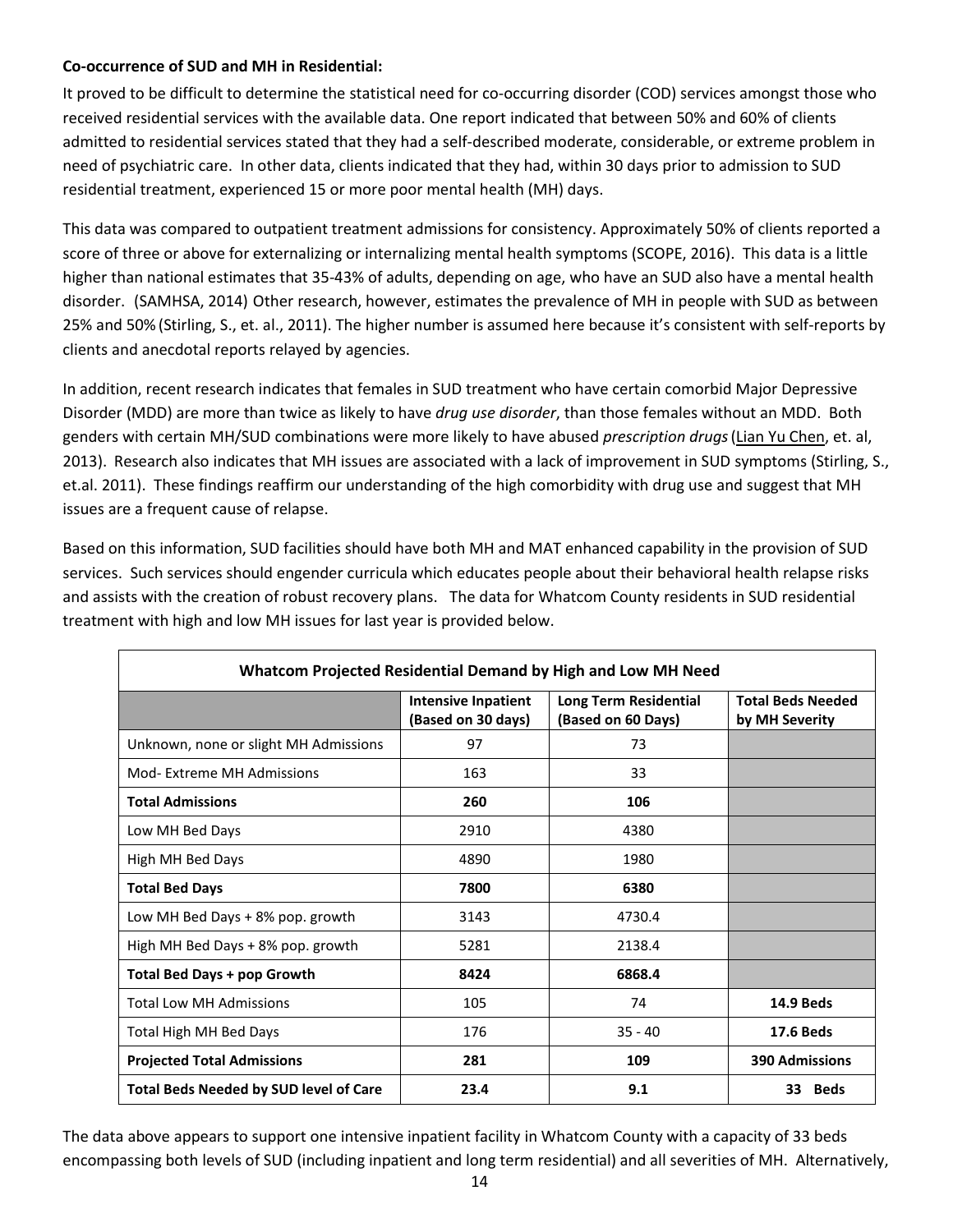the data supports a smaller 25 bed facility for people with high severity MH and a 15 bed facility treating people with low MH severity. This data is based only on the last year of utilization. Over 15 years ago, PeaceHealth had 18 beds for inpatient treatment. Those beds were part of the statewide residential system but were heavily utilized by Whatcom County residents.

Additional qualitative information indicates that our utilization of residential treatment could be higher if the capacity existed, especially if a percentage of beds are accessed by people who covered under health plans. Tribal members and other stakeholders expressed opinions that Whatcom County residents are more likely to engage in SUD inpatient services when those services are available locally. We believe that our community could support another intensive inpatient unit with 20 to 30 beds for people with none or very mild mental health disorders.

Lastly, 70% of Whatcom County residents who were admitted to residential treatment in 2015 successfully completed their treatment. Treatment retention rates for Whatcom County residents could be boosted by having residential treatment available in our community.

The odds of getting a clean start on recovery are high while in a residential treatment program. Subsequent to completion of a residential treatment program the next step, whether it's admission to an outpatient program or into a support network which embodies a clean and sober lifestyle, is essential. Most people will need additional professional services. Subsets of people with SUDs will need outpatient treatment, Recovery House, or a combination of these two services after inpatient treatment. One subset of people will begin and end their entire treatment episode in outpatient treatment.

## *D. Outpatient Treatment (ASAM 2.3 and 2.1)*

Although the purpose of this report is to review and discuss the data and community feedback pertaining to the withdrawal management and residential needs of our residents struggling with addiction, it is prudent to discuss the obvious gaps in our outpatient treatment capacity. Outpatient treatment and recovery supports are critical services for a successful continuum of care.

Whatcom County lost two outpatient treatment providers over the last five years. This loss left us with a total of two providers. Both agencies were integral to the SUD treatment infrastructure of our community and the impact to the community has been significant. This factor along with a low number of qualified workforce personnel relegated us to a low volume of assessments, therefore fewer admissions to all phases of treatment (outpatient and residential).

In 2015, despite admissions of over 900 people to SUD outpatient treatment, 297 people waited 15 days or more to be admitted to treatment(Figure 3A where is it?). A subset of 132 of those people waited for over 30 days to be admitted to outpatient treatment. Waitlists of this magnitude provide neither effective primary treatment nor a smooth transition from residential care. We strive to ensure an effective continuum of care and lower recidivism rates.



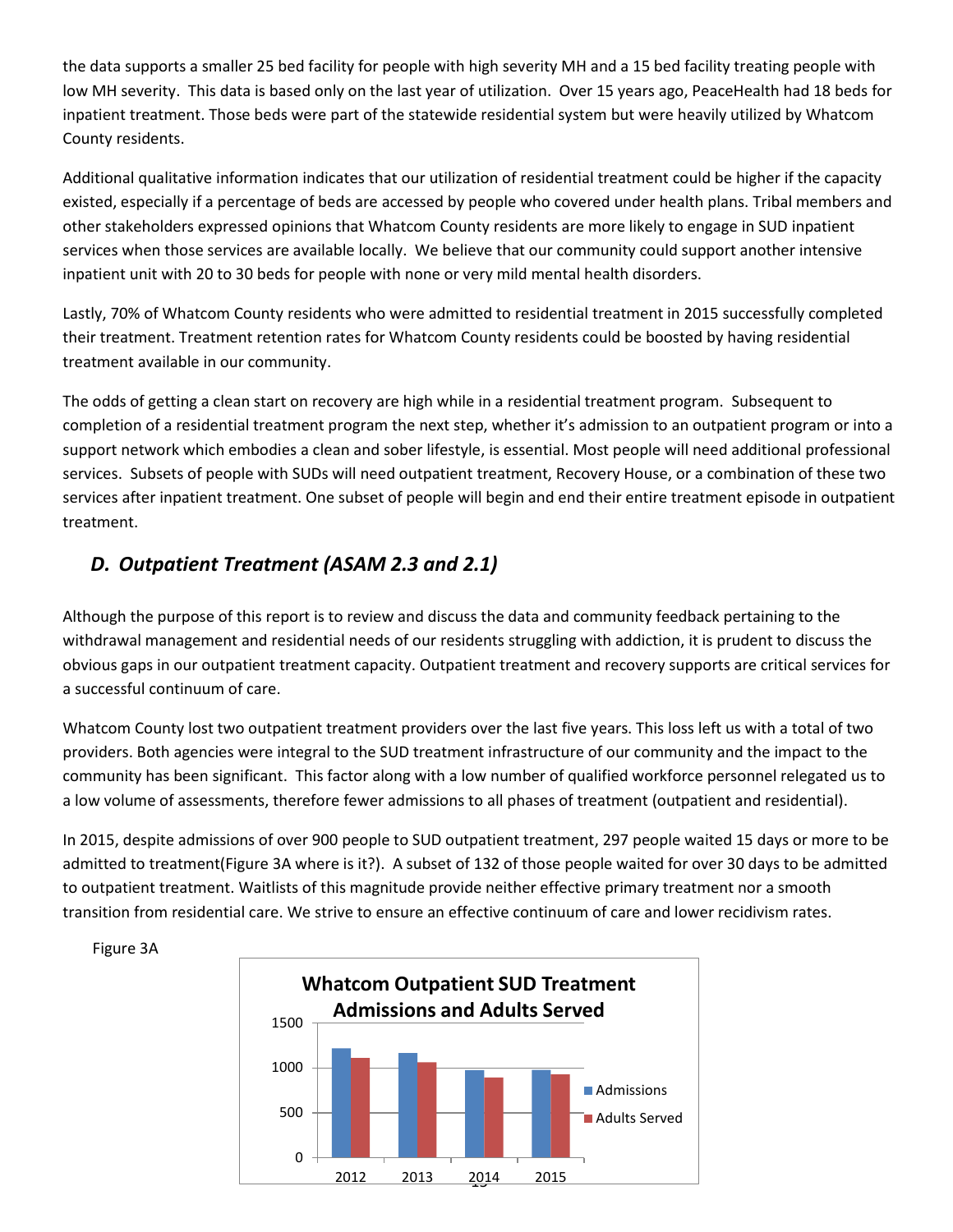Based on the 40-50% estimates and the research from above for people, we concluded that nearly 450 people who attended outpatient treatment needed mental health services in order to be successful in their recovery, particularly where relapse is concerned. Expanded and enhanced outpatient services are essential to the health of our community, especially that which can contribute additional co-occurring disorder (COD) and medication assisted treatment (MAT) capacity.

There are few reliable indicators to determine MAT treatment need except for opiate treatment admissions. These admissions have increased dramatically over the last several years (ADAI). Over the two year period, 2011-2013, Whatcom County ranked second in the state for opiate use disorder treatment admissions and third in the state for crime lab cases involving any opiate. These factors and other trends underscore a high need for increased MAT services in Whatcom County.



The addition of one or two outpatient SUD treatment agencies, depending on the agency and workforce availability, would allow more and quicker access to treatment, and help drive the quality of treatment to higher standards. One or two additional facilities would allow us to assess and admit close to 75 additional people per week to treatment. North Sound BHO has plans to solicit providers for a MAT pilot program later this year. North Sound also intends to acquire treatment capacity for people with co-occurring disorders once the state has developed the regulations concerning integrated services.

Our efforts at providing treatment are likely to be unsuccessful unless we commit to on-going, post-treatment supports which are consistent with healthcare reform policies. Those policies focus on long term recovery rather than acute care. Focusing on long term care entails ensuring regular on-going service, particularly for complex Medicaid populations, over the course of a five year period. Rather than providing acute short term (21 or 28 day care) and a return to the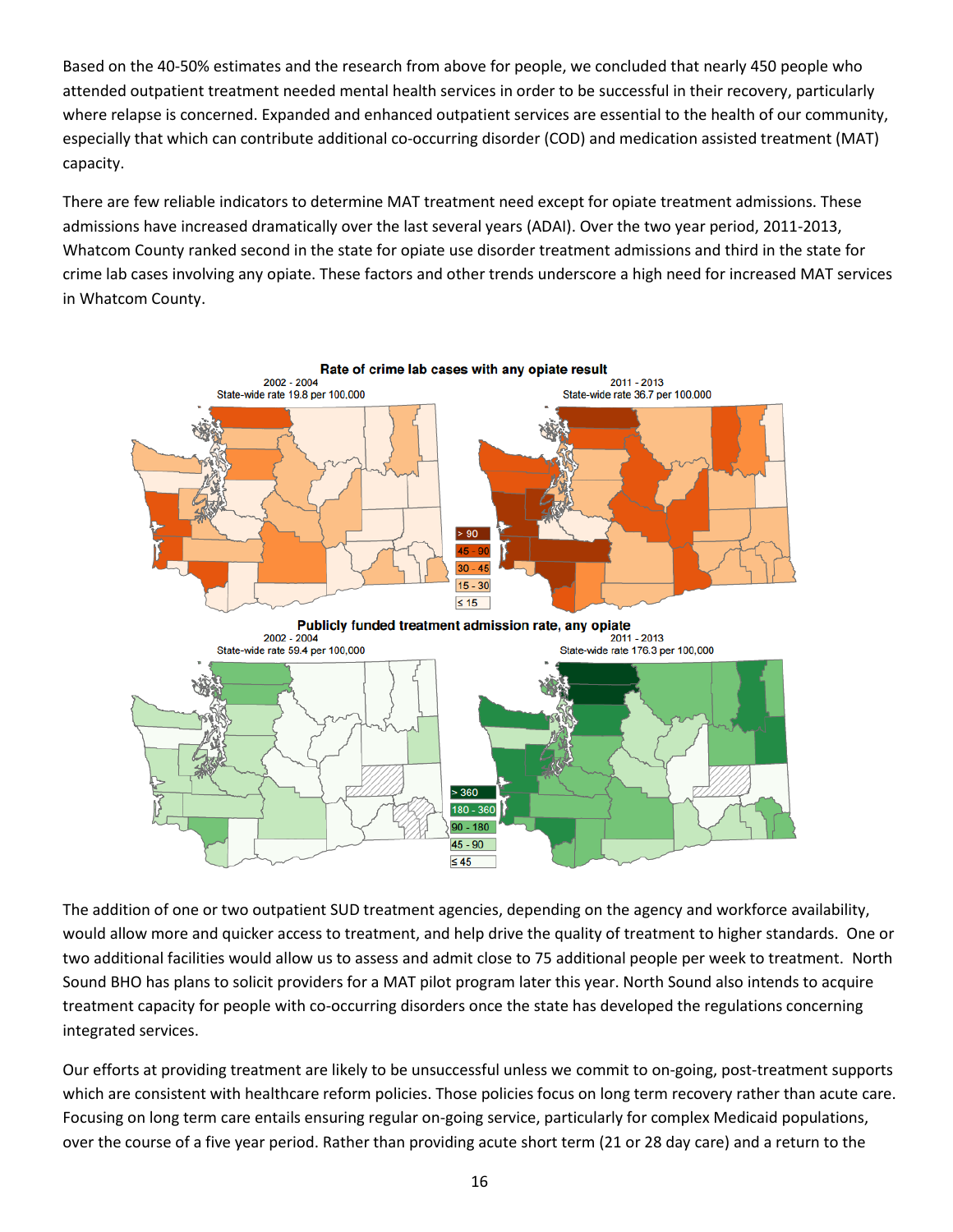community with a "sink-or-swim" skill set, we can provide Recovery Care Coordination and housing options to ensure ongoing engagement with clients as well as to ensure stability for people's basic needs. Our outcomes from these efforts should result in less recidivism.

## *E. Recovery Supports to Enhance the SUD System of Care*

The final component in the PITA SUD Continuum of Care is aftercare or ongoing recovery support. North Sound's goal is to prevent readmission to treatment and while our proposed model and program support that goal, the final cornerstone to our model is the recovery support system.

The rate of remission from lifetime SUDs is between 40% and 60%. Research indicates that the rate of remission for adults who receive treatment is between 40% and 80%.<sup>8</sup> Whatcom County will need to establish both critical overarching and "chronic care" services such as Recovery House and Recovery Care Coordination (RCC), MAT supports, and training. It is vital that we provide a well-qualified workforce with updated knowledge and readiness to assume a role in the upcoming integrated future of primary care/behavioral health care.

Local funding can be used as available to fill the gaps where state and federal funds cannot ensure linkages or recovery supports. Examples of those services are detailed in the *Transitioning Behavioral Health Services into the Community: Strengths, Needs, Community Recommendations and Models for Consideration* by Deena Vandersloot M.Ed.as indicated

- "Consider adding a case management/recovery coaching component to the program that will serve to initially engage clients, remain in contact with them during residential treatment, and work with them in the continuing care phase of the treatment continuum to enhance linkage with recovery supports.
- Build strong collaborations with the recovery community and design "reach-in" services to enhance linkage with mutual support groups.
- Build in a phase of treatment that is focused on linking patients with recovery support services (housing, employment, peer support, transportation)."

Based on these recommendations and input from our community partners, Whatcom County may fund aspects of the services indicated below to enhance on-going recovery maintenance. Whatcom County struggles with multiple gaps in aftercare and the early recovery phases of our services. Our residents with severe alcohol withdrawal or serious drug addiction, much of which is complicated by co-occurring disorders, are frequently homeless. We need to examine ways to transition people who make a commitment to recovery, and those who do not, to safe and stable housing. Housing is essential for stabilizing people with SUDs.

Data from 2012 demonstrated that 48% of people leaving state funded inpatient treatment were homeless at the time of their discharge. Consistent with those statistics, Whatcom County's Point in Time (PIT) survey revealed that 21% of the 553 respondents reported they were homeless as a result of their alcohol/drug use. The Whatcom Community Detox survey revealed that 53% of the participants indicated they were currently homeless. The lack of housing looms as a primary obstacle to residents continuing to move toward a successful recovery lifestyle. Specific attention should be focused on chronically homeless people in need of recovery services and people with co-occurring disorders. The County will partner with the North Sound BHO to provide services which ensure low rates of recidivism. The proposed services include:

#### **1) Recovery House** (ASAM Level 3.1 - 60 or more days)

Whatcom County needs a facility which can provide extended care for recovering people leaving inpatient treatment to a lower level of care. The goal of a recovery house is to provide a safe environment free of drug and alcohol abuse while building skills needed to advance toward independent living. Many people may need a combination of outpatient treatment and Recovery House services in order to maintain stability and reduce the risk of relapse. Facility services should include relapse prevention, social skills, re-employment and vocational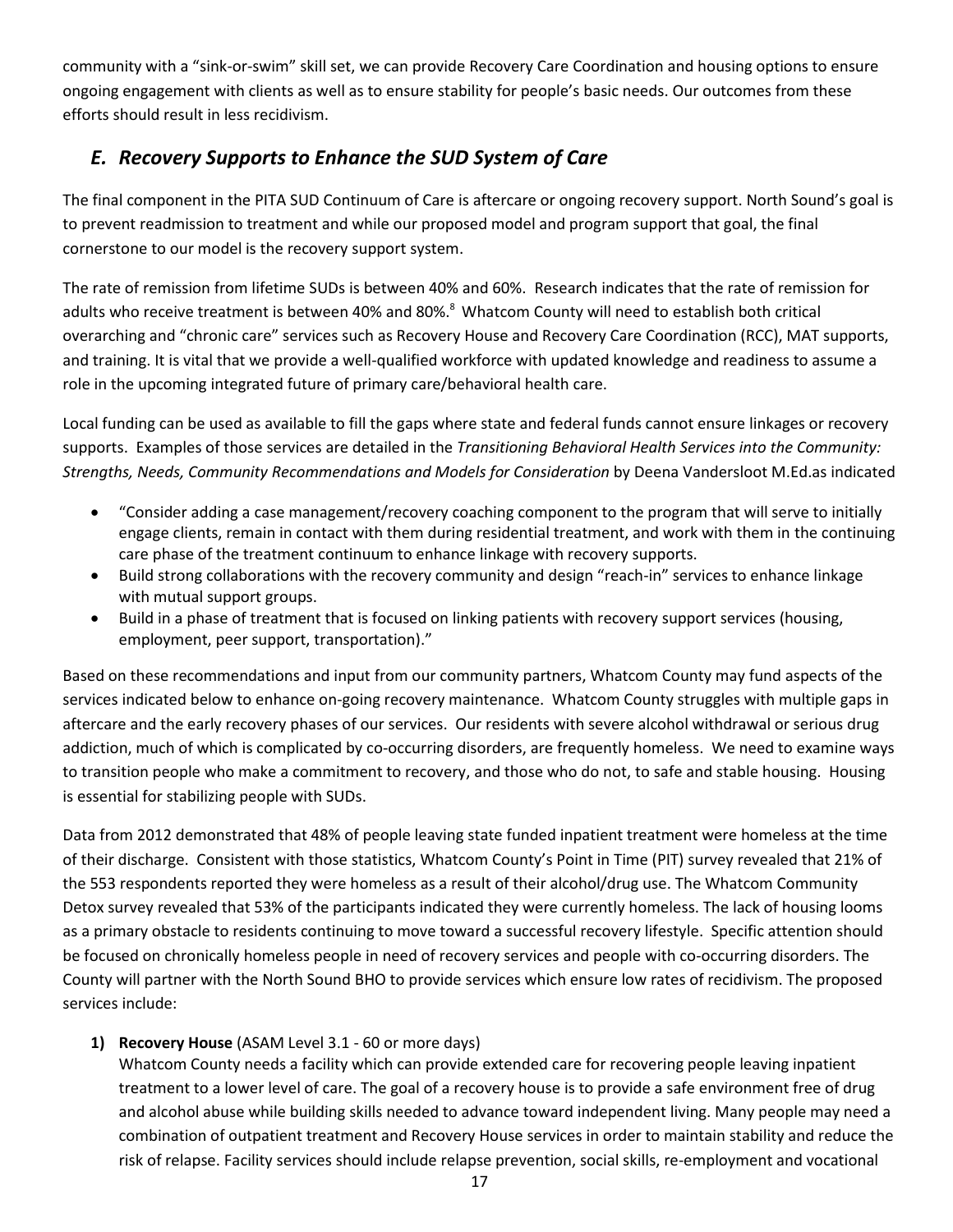skills, life skills, and assistance with forming linkages to recovery support systems. We believe that a recovery House with approximately 20-30 beds would provide a critical element to our continuum of care.

#### **2) Recovery Care Coordinators (RCC)**

A Recovery Care Coordinator supports people in early recovery by ensuring connections to community services. The RCC provides services for people with difficulty in functioning (such as people with serious mental illness, offenders coming out of the jail, people coming out of the hospital). The RCC's work begins from the moment of the request for services through various phases of treatment. The RCC will maintain contact years after the person has entered into successful recovery to assist with possible relapse and other healthcare issues.

Locations where and high risk populations with whom the RCC's might conduct business could include:

- Addiction Stabilization Center
- Jail (release)
- Hospital
- Pregnant &/or parenting population
- Active Chronic Relapsing Person in IOP/OP
- Heroin addicted population
- People with serious mental illness

#### **3) Housing with staff support**

Whatcom County is in need of housing for people leaving inpatient treatment settings. Staff supported permanent housing is essential for many individuals who suffer from the debilitating effects of long term SUD. Staff support and monitor residents for continued recovery work, including: attendance during outpatient treatment, development of social support, contact with family, and initiating employment or vocational activities.

#### **4) Clean & Sober housing**

Whatcom County currently has several clean and sober houses which many residents believe could benefit from structure and oversight. Historically, the primary focus of clean and sober housing has been limited to that which had little structure for ongoing recovery. Services provided, and the soberness of the homes currently in use, is inconsistent at best. The development of more units could function as permanent housing and fit nicely into our "Housing First" model for people who are homeless. "Housing First" is based on the philosophy that when people have their basic needs met, including housing, they can focus on improving their well-being.

#### **5) Enhance capacity for MAT programming**

Whatcom County currently experiences a lack of support and infrastructure for Suboxone and Methadone treatment prescribers. It is important to continue providing support for physicians, and possible startup funds to extend programming.

#### **6) Training for Chemical Dependency Professionals & Mental Health Professionals**

The dramatic changes in the provision of behavioral health care in addition to ever increasing needs of people with substance use disorders and mental health issues requires that chemical dependency and mental health professionals receive extensive, ongoing education to be effective. Development of regular trainings and workshops focused on the educational needs of today's behavioral health professional will not only enhance the services provided in the community, but will serve to attract additional professionals that are needed to fill current vacancies.

Our prosed new system of care should include Recovery Care Coordination for special populations, housing with and without treatment, plus additional training for CDPs and enhanced Capacity to provide MAT services.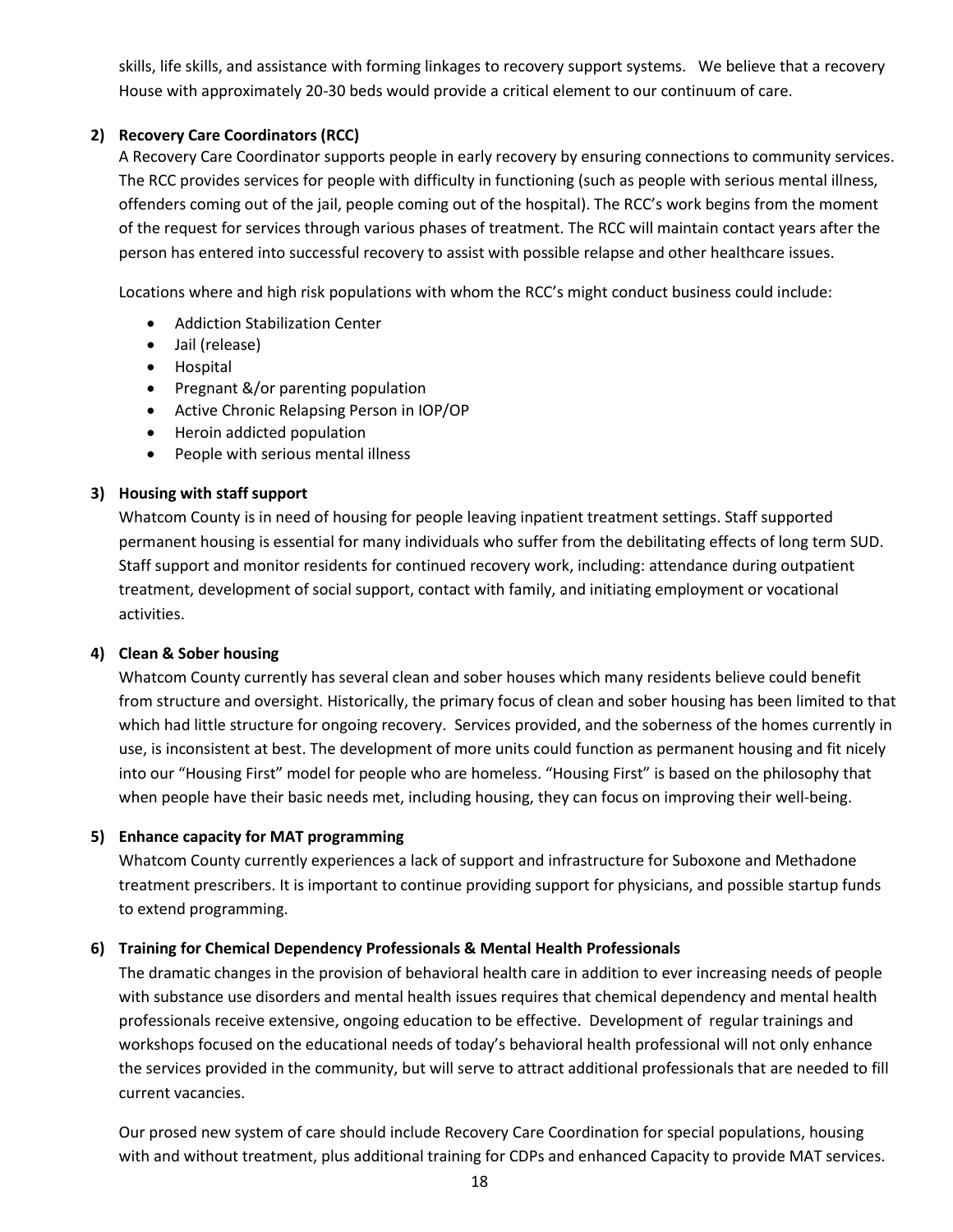## *F. New Proposed SUD System of Care:*

The proposed new model of SUD services is depicted below with red highlights to indicate North Sound BHO supported services and black to indicate possible County supported services. The innovative model begins with a "Recovery Campus" which places an array of vital services in the same location; including a Recovery Stabilization Facility (RSF) to house the Crisis Triage Program and the Addiction Stabilization Center. It also includes two Intensive Inpatient and Long Term Residential programs; one for people with serious mental illness and the other for people with few or no mental health issues. The site includes a "Recovery House" for people transitioning to a lower level of care but who still require structured support while re-engaging with community services. Lastly, the site includes a vast array of housing and other community supports necessary for a person's recovery from SUDs.



#### **Conclusion:**

While this new system would address the immediate and escalating needs of our residents with SUD, the new models will also begin to reflect the future of integrated behavioral health care with primary care. Only by doing so, can we step into the future of care in four years and address the still more complex patient who has medical concerns as well as behavioral health issues. Studies show that relapse of behavioral health disorders is less likely and long term recovery is enhanced when treated in conjunction with primary care.<sup>6,7</sup> We leave the full discussion of this topic for another day.